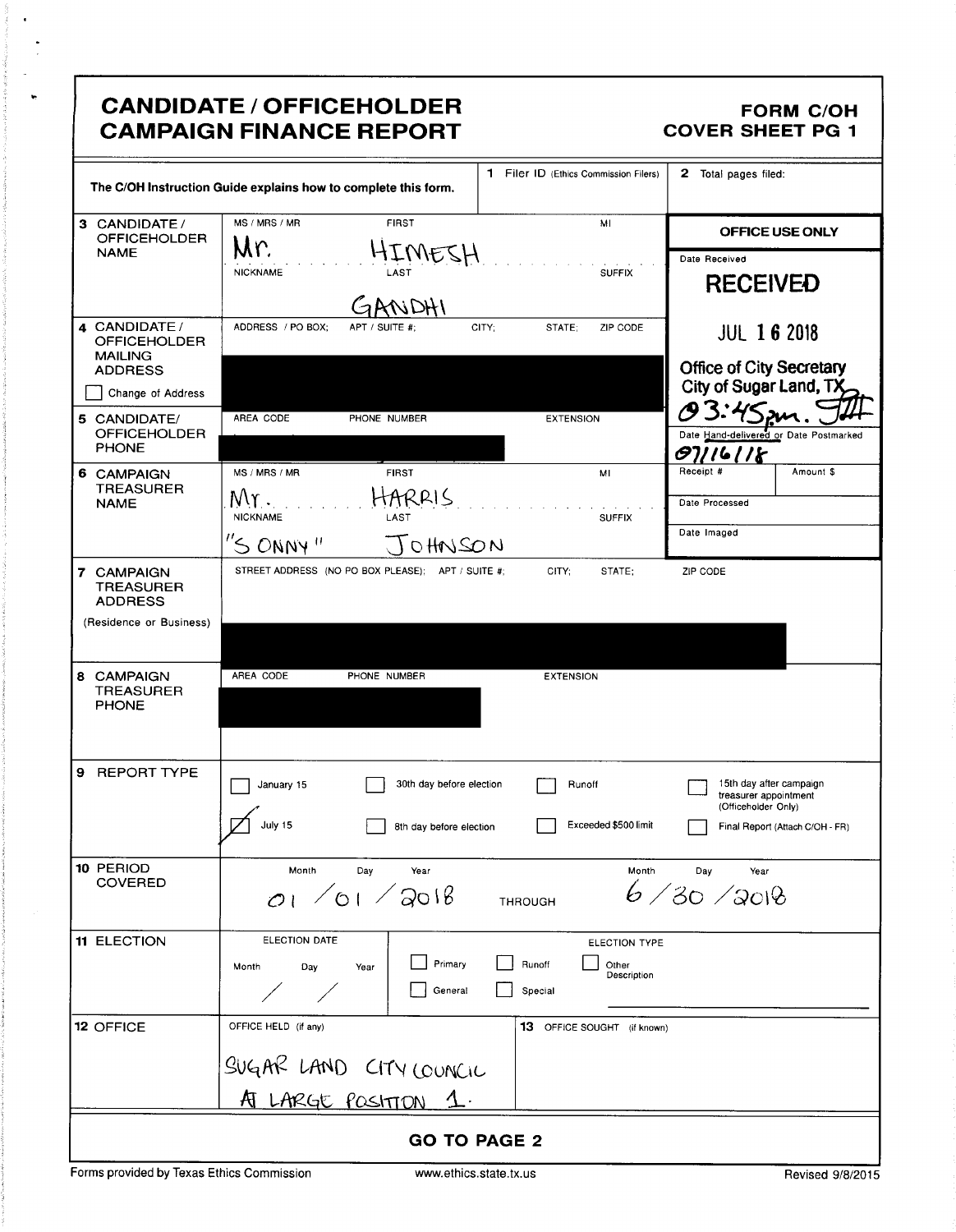# **CANDIDATE / OFFICEHOLDER CAMPAIGN FINANCE REPORT**

#### **FORM C/OH COVER SHEET PG 2**

| 14 C/OH NAME<br><u>HIMESH</u>                                                                                                                                 | <b>15</b> Filer ID (Ethics Commission Filers)<br>GANIDHI                                                                                                                                                                                                                                                                                                                                         |                                                                                      |                                     |  |  |
|---------------------------------------------------------------------------------------------------------------------------------------------------------------|--------------------------------------------------------------------------------------------------------------------------------------------------------------------------------------------------------------------------------------------------------------------------------------------------------------------------------------------------------------------------------------------------|--------------------------------------------------------------------------------------|-------------------------------------|--|--|
| 16 NOTICE FROM<br><b>POLITICAL</b><br>COMMITTEE(S)                                                                                                            | THIS BOX IS FOR NOTICE OF POLITICAL CONTRIBUTIONS ACCEPTED OR POLITICAL EXPENDITURES MADE BY POLITICAL COMMITTEES TO<br>SUPPORT THE CANDIDATE / OFFICEHOLDER. THESE EXPENDITURES MAY HAVE BEEN MADE WITHOUT THE CANDIDATE'S OR OFFICEHOLDER'S<br>KNOWLEDGE OR CONSENT. CANDIDATES AND OFFICEHOLDERS ARE REQUIRED TO REPORT THIS INFORMATION ONLY IF THEY RECEIVE NOTICE<br>OF SUCH EXPENDITURES. |                                                                                      |                                     |  |  |
|                                                                                                                                                               | <b>COMMITTEE TYPE</b>                                                                                                                                                                                                                                                                                                                                                                            | <b>COMMITTEE NAME</b>                                                                |                                     |  |  |
|                                                                                                                                                               | GENERAL                                                                                                                                                                                                                                                                                                                                                                                          |                                                                                      |                                     |  |  |
|                                                                                                                                                               | SPECIFIC                                                                                                                                                                                                                                                                                                                                                                                         | <b>COMMITTEE ADDRESS</b>                                                             |                                     |  |  |
|                                                                                                                                                               |                                                                                                                                                                                                                                                                                                                                                                                                  |                                                                                      |                                     |  |  |
|                                                                                                                                                               |                                                                                                                                                                                                                                                                                                                                                                                                  | COMMITTEE CAMPAIGN TREASURER NAME                                                    |                                     |  |  |
| <b>Additional Pages</b>                                                                                                                                       |                                                                                                                                                                                                                                                                                                                                                                                                  |                                                                                      |                                     |  |  |
|                                                                                                                                                               |                                                                                                                                                                                                                                                                                                                                                                                                  | COMMITTEE CAMPAIGN TREASURER ADDRESS                                                 |                                     |  |  |
| <b>17 CONTRIBUTION</b>                                                                                                                                        | 1.                                                                                                                                                                                                                                                                                                                                                                                               | TOTAL POLITICAL CONTRIBUTIONS OF \$50 OR LESS (OTHER THAN                            |                                     |  |  |
| <b>TOTALS</b>                                                                                                                                                 |                                                                                                                                                                                                                                                                                                                                                                                                  | PLEDGES, LOANS, OR GUARANTEES OF LOANS), UNLESS ITEMIZED                             | \$                                  |  |  |
|                                                                                                                                                               | 2.                                                                                                                                                                                                                                                                                                                                                                                               | TOTAL POLITICAL CONTRIBUTIONS<br>(OTHER THAN PLEDGES, LOANS, OR GUARANTEES OF LOANS) | 976.00<br>ュ                         |  |  |
| <b>EXPENDITURE</b><br><b>TOTALS</b>                                                                                                                           | 3.<br>TOTAL POLITICAL EXPENDITURES OF \$100 OR LESS,<br>\$<br>UNLESS ITEMIZED                                                                                                                                                                                                                                                                                                                    |                                                                                      |                                     |  |  |
|                                                                                                                                                               | <b>TOTAL POLITICAL EXPENDITURES</b><br>4.<br>-61. 64                                                                                                                                                                                                                                                                                                                                             |                                                                                      |                                     |  |  |
| <b>CONTRIBUTION</b><br><b>BALANCE</b>                                                                                                                         | 5.<br>TOTAL POLITICAL CONTRIBUTIONS MAINTAINED AS OF THE LAST DAY<br>5514.36<br>OF REPORTING PERIOD                                                                                                                                                                                                                                                                                              |                                                                                      |                                     |  |  |
| <b>OUTSTANDING</b><br><b>LOAN TOTALS</b>                                                                                                                      | 6.<br>TOTAL PRINCIPAL AMOUNT OF ALL OUTSTANDING LOANS AS OF THE<br>\$<br>LAST DAY OF THE REPORTING PERIOD                                                                                                                                                                                                                                                                                        |                                                                                      |                                     |  |  |
| <b>18 AFFIDAVIT</b>                                                                                                                                           |                                                                                                                                                                                                                                                                                                                                                                                                  |                                                                                      |                                     |  |  |
| I swear, or affirm, under penalty of perjury, that the accompanying report is<br>true and correct and includies all information required to be reported by me |                                                                                                                                                                                                                                                                                                                                                                                                  |                                                                                      |                                     |  |  |
| under Title 15, Eigctign Code.<br>SANAA HAZRATJEE<br>Notary ID #131525143<br><b>My Commission Expires</b><br>April 11, 2022                                   |                                                                                                                                                                                                                                                                                                                                                                                                  |                                                                                      |                                     |  |  |
| Signature of Candidate or Officeholder                                                                                                                        |                                                                                                                                                                                                                                                                                                                                                                                                  |                                                                                      |                                     |  |  |
| AFFIX NOTARY STAMP / SEALABOVE                                                                                                                                |                                                                                                                                                                                                                                                                                                                                                                                                  |                                                                                      |                                     |  |  |
| whis the $\pm 6^{th}$<br>Sworn to and subscribed before me, by the said HIMESH GANDH                                                                          |                                                                                                                                                                                                                                                                                                                                                                                                  |                                                                                      |                                     |  |  |
| day of $\overline{J}(1)$                                                                                                                                      | 20                                                                                                                                                                                                                                                                                                                                                                                               | sto certify which, witness my hand and seal of office.                               |                                     |  |  |
|                                                                                                                                                               | $\mathcal{S}$ ANIAA<br>HAODATHE<br>NGTAP<br>uru L                                                                                                                                                                                                                                                                                                                                                |                                                                                      |                                     |  |  |
| Signature of                                                                                                                                                  | officer administering oath                                                                                                                                                                                                                                                                                                                                                                       | Printed name of officer administering oath                                           | Title of officer administering oath |  |  |

Forms provided by Texas Ethics Commission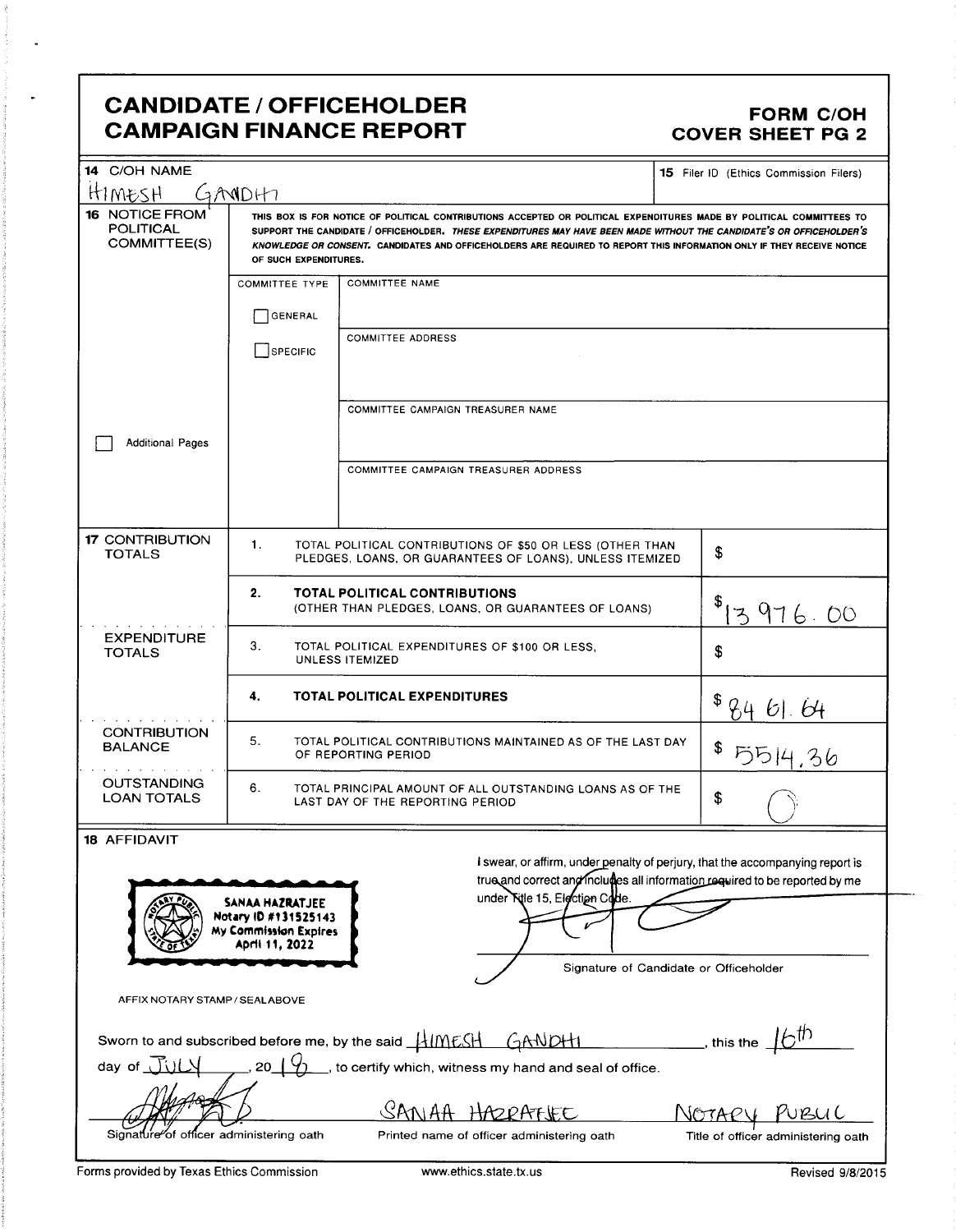# **SUBTOTALS - C/OH**

#### **FORM C/OH COVER SHEET PG 3**

20 Filer ID (Ethics Commission Filers)

| 19 | <b>FILER NAME</b> |                                                  |
|----|-------------------|--------------------------------------------------|
|    |                   |                                                  |
|    |                   | 21 SCHEDULE SUBTOTALS<br><b>NAME OF SCHEDULE</b> |
|    |                   | SCHEDULE A1: MONETARY POLITIC/                   |

 $2.$ 

 $3.$ 

 $\overline{\mathbf{4}}$ .

 $5.$ 

 $6.$ 

 $\overline{7}$ .

 $\bf{8}$ .

 $\mathbf{9}.$ 

 $10.$ 

 $11.$ 

 $12.$ 

|     | CHEDULE SUBTOTALS<br>AME OF SCHEDULE                                                         | <b>SUBTOTAL</b><br><b>AMOUNT</b> |
|-----|----------------------------------------------------------------------------------------------|----------------------------------|
| lv1 | SCHEDULE A1: MONETARY POLITICAL CONTRIBUTIONS                                                | \$13916.00                       |
|     | SCHEDULE A2: NON-MONETARY (IN-KIND) POLITICAL CONTRIBUTIONS                                  | \$                               |
|     | SCHEDULE B: PLEDGED CONTRIBUTIONS                                                            | \$                               |
|     | <b>SCHEDULE E: LOANS</b>                                                                     | \$                               |
|     | SCHEDULE F1: POLITICAL EXPENDITURES MADE FROM POLITICAL CONTRIBUTIONS                        | \$84                             |
|     | SCHEDULE F2: UNPAID INCURRED OBLIGATIONS                                                     | \$                               |
|     | SCHEDULE F3: PURCHASE OF INVESTMENTS MADE FROM POLITICAL CONTRIBUTIONS                       | \$                               |
|     | SCHEDULE F4: EXPENDITURES MADE BY CREDIT CARD                                                | \$                               |
|     | SCHEDULE G: POLITICAL EXPENDITURES MADE FROM PERSONAL FUNDS                                  | \$                               |
|     | SCHEDULE H: PAYMENT MADE FROM POLITICAL CONTRIBUTIONS TO A BUSINESS OF C/OH                  | \$                               |
|     | SCHEDULE I: NON-POLITICAL EXPENDITURES MADE FROM POLITICAL CONTRIBUTIONS                     | \$                               |
|     | SCHEDULE K: INTEREST, CREDITS, GAINS, REFUNDS, AND CONTRIBUTIONS<br><b>RETURNED TO FILER</b> | \$                               |
|     |                                                                                              |                                  |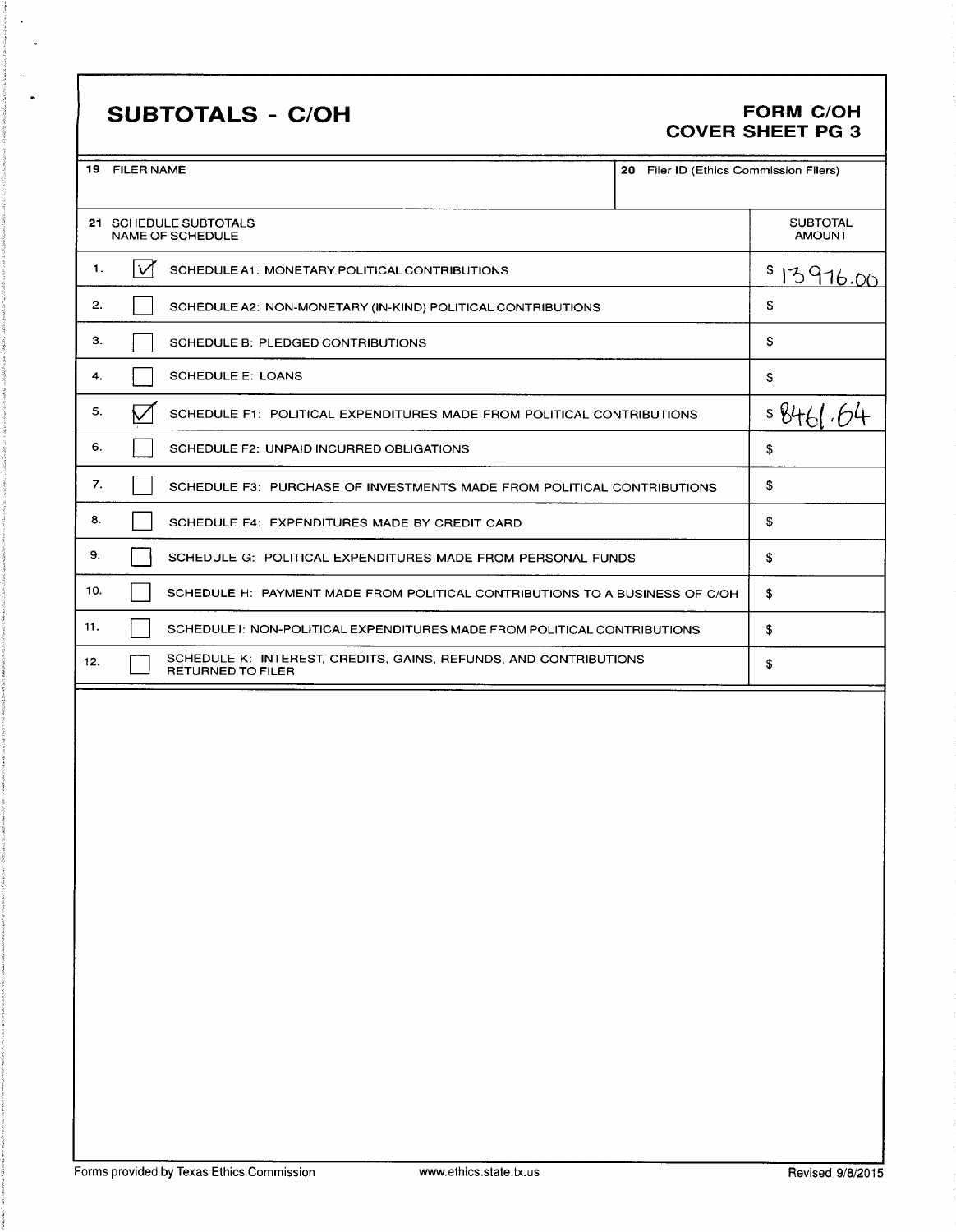| <b>MONETARY POLITICAL CONTRIBUTIONS</b><br><b>SCHEDULE A1</b>                                                                                                  |                                                                                                                                       |                               |                                       |  |
|----------------------------------------------------------------------------------------------------------------------------------------------------------------|---------------------------------------------------------------------------------------------------------------------------------------|-------------------------------|---------------------------------------|--|
|                                                                                                                                                                | The Instruction Guide explains how to complete this form.                                                                             |                               | 1 Total pages Schedule A1:            |  |
| 2 FILER NAME                                                                                                                                                   | HEMESH GANDHI                                                                                                                         |                               | 3 Filer ID (Ethics Commission Filers) |  |
| 4 Date                                                                                                                                                         | 5 Full name of contributor and out-of-state PAC (ID#:<br>BRENT AND KATHY CARPENTER<br>6 Contributor address;<br>City; State; Zip Code |                               | 7 Amount of contribution (\$)         |  |
| 2/16/16                                                                                                                                                        |                                                                                                                                       |                               | \$350.00                              |  |
|                                                                                                                                                                | Principal occupation / Job title (See Instructions)                                                                                   | 9 Employer (See Instructions) |                                       |  |
| <u>HTTORNOI</u>                                                                                                                                                |                                                                                                                                       | CARPENTER & CARPENTER, P.C.   |                                       |  |
| Date                                                                                                                                                           | Full name of contributor                                                                                                              |                               | Amount of contribution (\$)           |  |
|                                                                                                                                                                | MULLER LAW GROUP<br>THE<br>Contributor address;<br>City;<br>State;                                                                    | .<br>Zip Code                 |                                       |  |
| 2115/18                                                                                                                                                        |                                                                                                                                       |                               | 41000.00                              |  |
|                                                                                                                                                                | Principal occupation / Job title (See Instructions)                                                                                   | Employer (See Instructions)   |                                       |  |
| ATTORNEY                                                                                                                                                       |                                                                                                                                       | THE                           | MULLER CAN GROUP                      |  |
| Date                                                                                                                                                           | Full name of contributor                                                                                                              |                               | Amount of contribution (\$)           |  |
|                                                                                                                                                                | BARBARA BRESCIAN<br>Contributor address;<br>City;<br>State;                                                                           | Zip Code                      |                                       |  |
| 15/16                                                                                                                                                          |                                                                                                                                       |                               | ₩<br>100.00                           |  |
|                                                                                                                                                                | Principal occupation / Job title (See Instructions)                                                                                   | Employer (See Instructions)   |                                       |  |
| KEINRED                                                                                                                                                        |                                                                                                                                       | RETIRED                       |                                       |  |
| Date                                                                                                                                                           | Full name of contributor<br>$E.6.$ $B$ UD<br>FRIEDMAN<br>Contributor address;<br>City;                                                | State; Zip Code               | Amount of contribution (\$)           |  |
| 2115/16                                                                                                                                                        |                                                                                                                                       |                               | 460.00                                |  |
|                                                                                                                                                                | Principal occupation / Job title (See Instructions)                                                                                   | Employer (See Instructions)   |                                       |  |
| REAL ESTATE                                                                                                                                                    |                                                                                                                                       | FORT                          | BEND REAL ESTATE CORP.                |  |
|                                                                                                                                                                |                                                                                                                                       |                               |                                       |  |
| ATTACH ADDITIONAL COPIES OF THIS SCHEDULE AS NEEDED<br>If contributor is out-of-state PAC, please see instruction guide for additional reporting requirements. |                                                                                                                                       |                               |                                       |  |

 $\bar{\mathcal{L}}$  $\bar{z}$ 

 $\mathbb{Z}^2$  $\ddot{\phantom{1}}$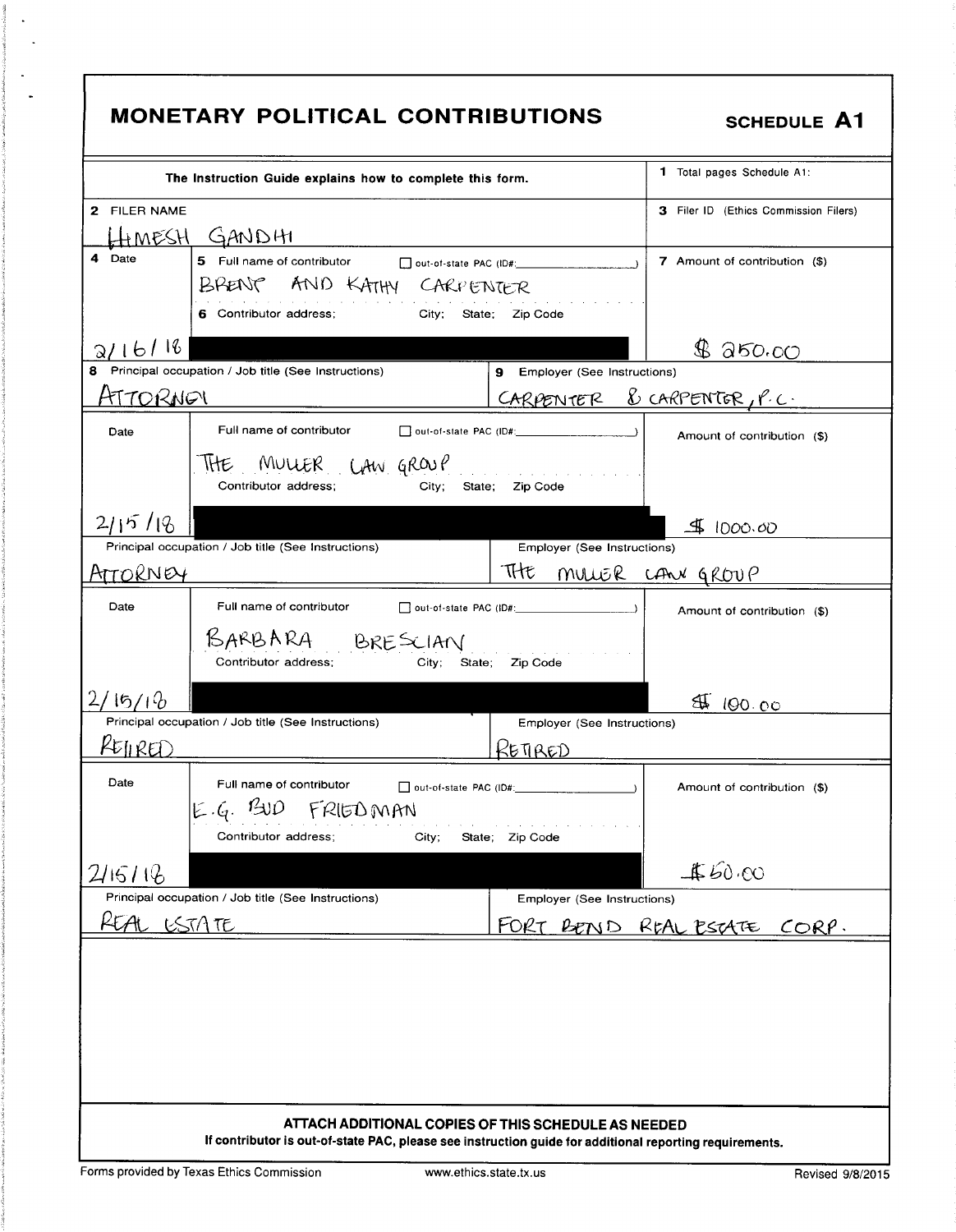|                         | MONETARY POLITICAL CONTRIBUTIONS                                                                                                | <b>SCHEDULE A1</b>                    |
|-------------------------|---------------------------------------------------------------------------------------------------------------------------------|---------------------------------------|
|                         | The Instruction Guide explains how to complete this form.                                                                       | <b>1</b> Total pages Schedule A1:     |
| 2 FILER NAME<br>HIMESLI | GANDAI                                                                                                                          | 3 Filer ID (Ethics Commission Filers) |
| 4<br>Date               | 5 Full name of contributor                                                                                                      | 7 Amount of contribution (\$)         |
|                         | GARY BECKER<br>a construction of the construction of the construction of the<br>City; State; Zip Code<br>6 Contributor address; |                                       |
|                         |                                                                                                                                 | Q50.00                                |
| 8<br>OWNER              | Principal occupation / Job title (See Instructions)<br>ACE                                                                      | 9 Employer (See Instructions)         |
| Date                    | Full name of contributor                                                                                                        | Amount of contribution (\$)           |
|                         | ROSS ASHER<br>a carracter and a carracter and a carracter<br>Contributor address;<br>City;<br>Zip Code<br>State;                |                                       |
| 2/15/18                 |                                                                                                                                 | €<br>200.00                           |
|                         | Principal occupation / Job title (See Instructions)                                                                             | Employer (See Instructions)           |
| ATTORNEY                |                                                                                                                                 | <u>RMWBH LAW</u>                      |
| Date                    | Full name of contributor                                                                                                        | Amount of contribution (\$)           |
|                         | IM RUSS<br>Contributor address;<br>City;<br>Zip Code<br>State:                                                                  |                                       |
| 15/16                   |                                                                                                                                 | \$600.00                              |
| ) INNER                 | Principal occupation / Job title (See Instructions)<br>EHRA                                                                     | Employer (See Instructions)           |
| Date                    | Full name of contributor<br>out-of-state PAC (ID#:                                                                              | Amount of contribution (\$)           |
|                         | Contributor address;<br>State; Zip Code<br>City;                                                                                |                                       |
| $\partial$<br>15/16     |                                                                                                                                 | 4500.00                               |
|                         | Principal occupation / Job title (See Instructions)                                                                             | Employer (See Instructions)           |
| N/A                     |                                                                                                                                 |                                       |
|                         |                                                                                                                                 |                                       |
|                         |                                                                                                                                 |                                       |
|                         |                                                                                                                                 |                                       |
|                         |                                                                                                                                 |                                       |
|                         |                                                                                                                                 |                                       |
|                         | ATTACH ADDITIONAL COPIES OF THIS SCHEDULE AS NEEDED                                                                             |                                       |
|                         | If contributor is out-of-state PAC, please see instruction guide for additional reporting requirements.                         |                                       |

 $\ddot{\phantom{a}}$ 

 $\ddot{\phantom{a}}$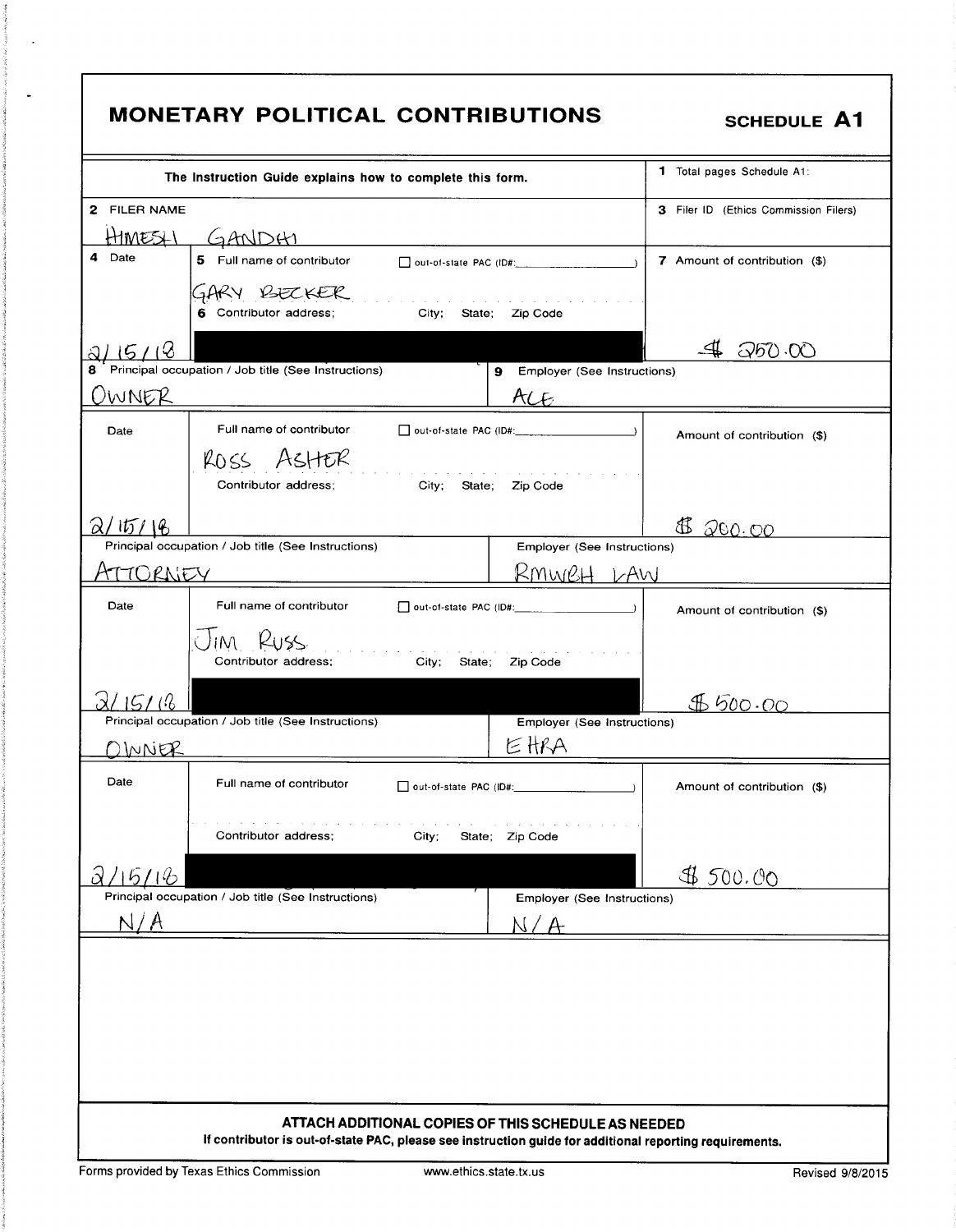| <b>MONETARY POLITICAL CONTRIBUTIONS</b><br><b>SCHEDULE A1</b>                                                                                      |                                          |  |  |  |
|----------------------------------------------------------------------------------------------------------------------------------------------------|------------------------------------------|--|--|--|
| The Instruction Guide explains how to complete this form.                                                                                          | 1 Total pages Schedule A1:               |  |  |  |
| 2 FILER NAME<br>Ltimes <del>H</del><br><u>GANDHI</u>                                                                                               | 3 Filer ID (Ethics Commission Filers)    |  |  |  |
| 4 Date<br>5 Full name of contributor                                                                                                               | 7 Amount of contribution (\$)            |  |  |  |
| MARLENA RERGER<br>a construction of the construction of the construction of the construction of<br>City; State; Zip Code<br>6 Contributor address; |                                          |  |  |  |
| Principal occupation / Job title (See Instructions)<br>9 Employer (See Instructions)                                                               | 0.25.00                                  |  |  |  |
| ESTATE<br>KEAL                                                                                                                                     | <u>PUETTER HOMES OGARDENS RIALESTATE</u> |  |  |  |
| Full name of contributor<br>$\Box$ out-of-state PAC (ID#: $\Box$ )<br>Date                                                                         | Amount of contribution (\$)              |  |  |  |
| JAL JEMI SEFHNA<br>the company of the company of the company<br>Contributor address:<br>City;<br>Zip Code<br>State:                                |                                          |  |  |  |
| 2/15/16                                                                                                                                            | $(00 \cdot C)$                           |  |  |  |
| Principal occupation / Job title (See Instructions)<br>Employer (See Instructions)<br><u>ENGINEER</u><br><u>CHEVRON</u>                            |                                          |  |  |  |
| Date<br>Full name of contributor<br>$\Box$ out-of-state PAC (ID#: $\Box$                                                                           | Amount of contribution (\$)              |  |  |  |
| N. A. LITTLE<br>and a strategic and<br>Contributor address:<br>City;<br>State;<br>Zip Code                                                         |                                          |  |  |  |
| Principal occupation / Job title (See Instructions)<br>Employer (See Instructions)                                                                 | 450.00                                   |  |  |  |
| lIREZD                                                                                                                                             |                                          |  |  |  |
| Date<br>Full name of contributor<br>out-of-state PAC (ID#:                                                                                         | Amount of contribution (\$)              |  |  |  |
| <b>JANES</b><br>RICO<br>Contributor address;<br>City;<br>State; Zip Code                                                                           |                                          |  |  |  |
| ျပ                                                                                                                                                 | $A$ 250.00                               |  |  |  |
| Principal occupation / Job title (See Instructions)<br>Employer (See Instructions)<br>Kice<br>AND.<br><u>JWNER</u>                                 | GARDNER CONSUTANTS.                      |  |  |  |
| ATTACH ADDITIONAL COPIES OF THIS SCHEDULE AS NEEDED                                                                                                |                                          |  |  |  |
| If contributor is out-of-state PAC, please see instruction guide for additional reporting requirements.                                            |                                          |  |  |  |

 $\mathcal{L}$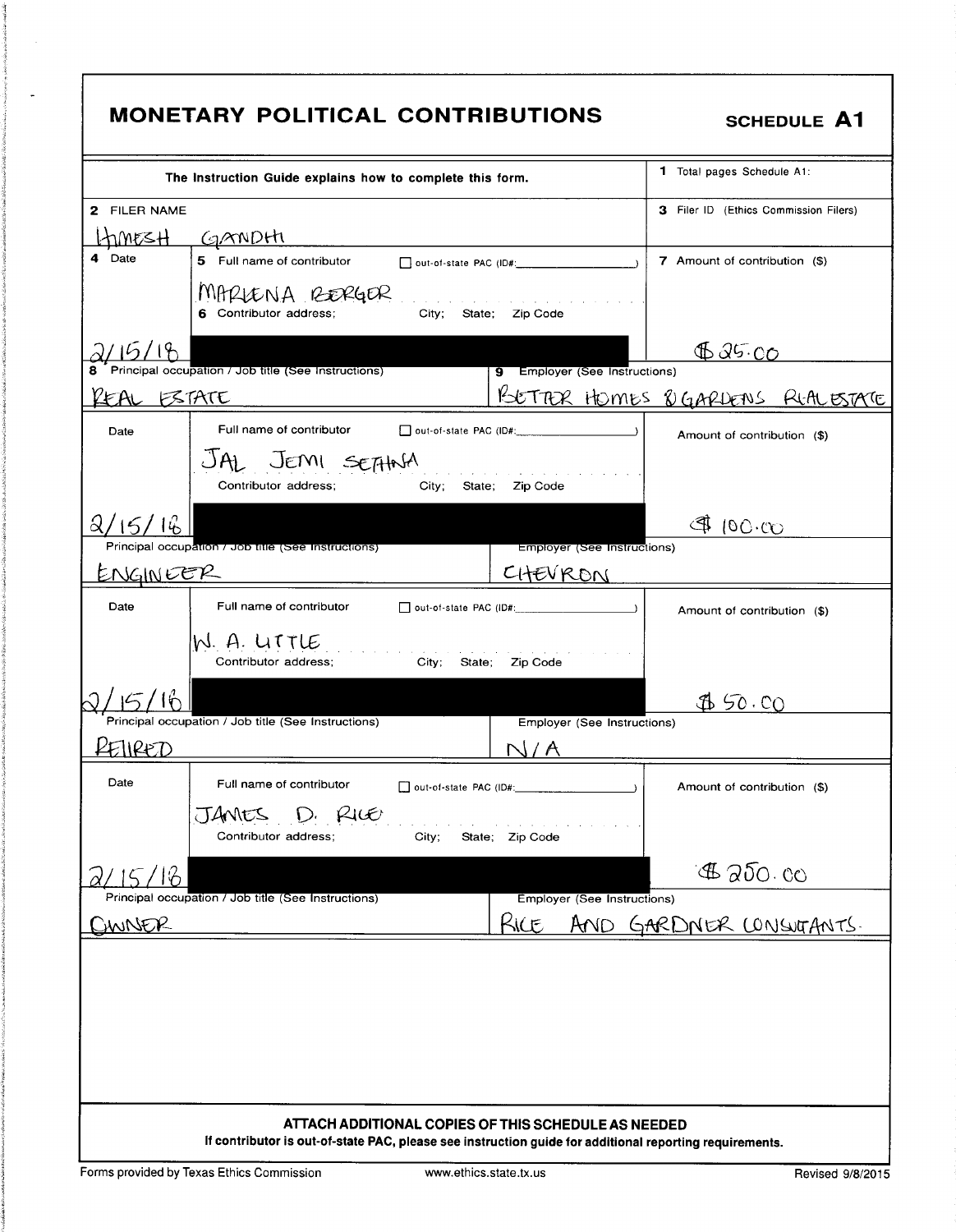| <b>MONETARY POLITICAL CONTRIBUTIONS</b><br><b>SCHEDULE A1</b>                                                                                                       |                                       |  |  |  |
|---------------------------------------------------------------------------------------------------------------------------------------------------------------------|---------------------------------------|--|--|--|
| The Instruction Guide explains how to complete this form.                                                                                                           | <b>1</b> Total pages Schedule A1:     |  |  |  |
| 2 FILER NAME<br>HIMESH.                                                                                                                                             | 3 Filer ID (Ethics Commission Filers) |  |  |  |
| <u>GANDHI</u><br>Date<br>5 Full name of contributor<br>□ out-of-state PAC (ID#: 2000)<br>HEMACHANDRA P. KOWRU<br>6 Contributor address:<br>State; Zip Code<br>City; | 7 Amount of contribution (\$)         |  |  |  |
| $-15 - 2010$<br>9 Employer (See Instructions)<br>Principal occupation / Job title (See Instructions)<br>AMANI ENGINEENING<br>WNER                                   | 400.00                                |  |  |  |
| Full name of contributor<br>Date<br>Jetter Nur<br>and the company of the company of the company of the<br>Contributor address:<br>City; State;<br>Zip Code          | Amount of contribution (\$)           |  |  |  |
| 2-15-20131<br>Employer (See Instructions)<br>Principal occupation / Job title (See Instructions)<br>ETI RED<br>N/A                                                  | \$ 200.00                             |  |  |  |
| Date<br>Full name of contributor<br>J.B. BROWN<br>Contributor address;<br>City; State;<br>Zip Code                                                                  | Amount of contribution (\$)           |  |  |  |
| 5,2018<br>Principal occupation / Job title (See Instructions)<br>Employer (See Instructions)<br>MANAGER                                                             | 250.00                                |  |  |  |
| Date<br>Full name of contributor<br>out-of-state PAC (ID#:<br>'BLOMSTROM<br>DAVIO<br>$\mathcal{P}$ .<br>Contributor address;<br>State; Zip Code<br>City;            | Amount of contribution (\$)           |  |  |  |
| 15-2016<br><b>Employer (See Instructions)</b><br>Principal occupation / Job title (See Instructions)                                                                | <u> 31 100 00</u>                     |  |  |  |
| $C.\rho$ , $A$                                                                                                                                                      | <u>&amp; BLOMSTROM, PLLCCAL</u>       |  |  |  |
|                                                                                                                                                                     |                                       |  |  |  |
| ATTACH ADDITIONAL COPIES OF THIS SCHEDULE AS NEEDED<br>If contributor is out-of-state PAC, please see instruction guide for additional reporting requirements.      |                                       |  |  |  |

Forms provided by Texas Ethics Commission

 $\hat{\boldsymbol{\beta}}$ 

 $\bar{\mathbf{z}}$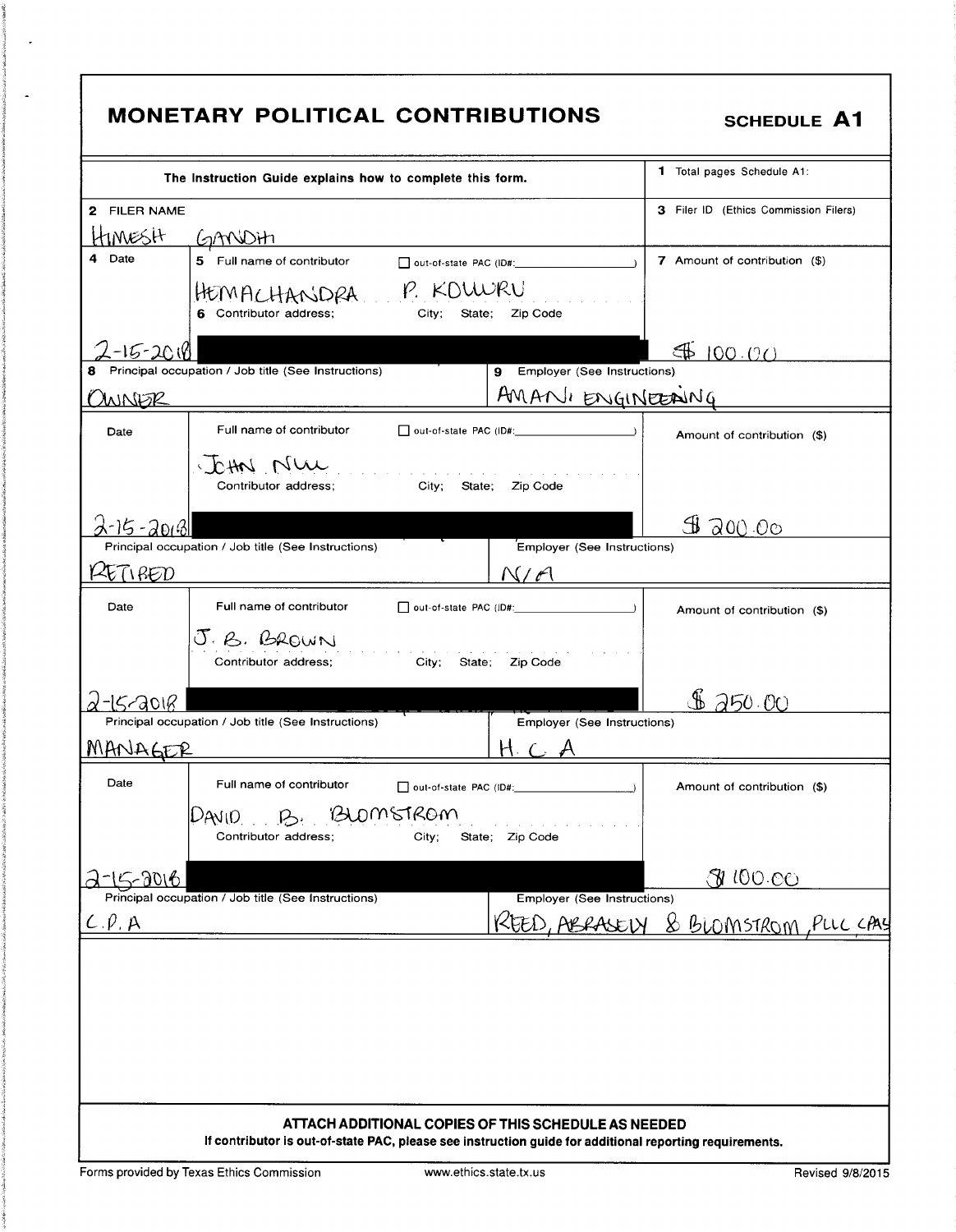| <b>1</b> Total pages Schedule A1:<br>The instruction Guide explains how to complete this form.<br>2 FILER NAME<br>timesh<br><u>GANDIH</u><br>4 Date<br>5 Full name of contributor and out-of-state PAC (ID#: __________________________<br>7 Amount of contribution (\$)<br>GARY D. TUMA<br>Contributor address: City; State; Zip Code<br>6 Contributor address;<br>4100.000<br>$-15 - 2016$<br>Principal occupation / Job title (See Instructions)<br>9 Employer (See Instructions)<br><u>RETIRED</u><br>TIRKTO<br>Full name of contributor<br>Date<br>Amount of contribution (\$)<br>POCKY SANT LET LAI<br>الأراب المتناول والمتناول والمتناول<br>Contributor address;<br>City; State; Zip Code<br>∯<br>1000.00<br>2-15-2016<br>Principal occupation / Job title (See Instructions)<br>Employer (See Instructions)<br>REAC ESTATE<br>ROCKY LAI & ASSOCIATES, INC.<br>Full name of contributor<br>Date<br>Amount of contribution (\$)<br>$P.E.$ TLAVIA<br>and a state of the<br>Contributor address:<br>City;<br>State:<br>Zip Code<br>IDI -00<br>Principal occupation / Job title (See Instructions)<br><b>Employer (See Instructions)</b><br>FTIRFJ<br>Date<br>Full name of contributor<br>out-of-state PAC (ID#:<br>Amount of contribution (\$)<br>DEAN N. CARPENTER.<br>Contributor address;<br>State; Zip Code<br>City;<br>$2 - 15 - 2016$<br>150<br>$\overline{O}O$<br>Principal occupation / Job title (See Instructions)<br>Employer (See Instructions)<br>It L.U. SERVICES<br><u> 2MNER</u><br>$INC$ .<br>ATTACH ADDITIONAL COPIES OF THIS SCHEDULE AS NEEDED<br>If contributor is out-of-state PAC, please see instruction guide for additional reporting requirements. | <b>MONETARY POLITICAL CONTRIBUTIONS</b> | <b>SCHEDULE A1</b>                    |
|------------------------------------------------------------------------------------------------------------------------------------------------------------------------------------------------------------------------------------------------------------------------------------------------------------------------------------------------------------------------------------------------------------------------------------------------------------------------------------------------------------------------------------------------------------------------------------------------------------------------------------------------------------------------------------------------------------------------------------------------------------------------------------------------------------------------------------------------------------------------------------------------------------------------------------------------------------------------------------------------------------------------------------------------------------------------------------------------------------------------------------------------------------------------------------------------------------------------------------------------------------------------------------------------------------------------------------------------------------------------------------------------------------------------------------------------------------------------------------------------------------------------------------------------------------------------------------------------------------------------------------------------------------------------------------|-----------------------------------------|---------------------------------------|
|                                                                                                                                                                                                                                                                                                                                                                                                                                                                                                                                                                                                                                                                                                                                                                                                                                                                                                                                                                                                                                                                                                                                                                                                                                                                                                                                                                                                                                                                                                                                                                                                                                                                                    |                                         |                                       |
|                                                                                                                                                                                                                                                                                                                                                                                                                                                                                                                                                                                                                                                                                                                                                                                                                                                                                                                                                                                                                                                                                                                                                                                                                                                                                                                                                                                                                                                                                                                                                                                                                                                                                    |                                         | 3 Filer ID (Ethics Commission Filers) |
|                                                                                                                                                                                                                                                                                                                                                                                                                                                                                                                                                                                                                                                                                                                                                                                                                                                                                                                                                                                                                                                                                                                                                                                                                                                                                                                                                                                                                                                                                                                                                                                                                                                                                    |                                         |                                       |
|                                                                                                                                                                                                                                                                                                                                                                                                                                                                                                                                                                                                                                                                                                                                                                                                                                                                                                                                                                                                                                                                                                                                                                                                                                                                                                                                                                                                                                                                                                                                                                                                                                                                                    |                                         |                                       |
|                                                                                                                                                                                                                                                                                                                                                                                                                                                                                                                                                                                                                                                                                                                                                                                                                                                                                                                                                                                                                                                                                                                                                                                                                                                                                                                                                                                                                                                                                                                                                                                                                                                                                    |                                         |                                       |
|                                                                                                                                                                                                                                                                                                                                                                                                                                                                                                                                                                                                                                                                                                                                                                                                                                                                                                                                                                                                                                                                                                                                                                                                                                                                                                                                                                                                                                                                                                                                                                                                                                                                                    |                                         |                                       |
|                                                                                                                                                                                                                                                                                                                                                                                                                                                                                                                                                                                                                                                                                                                                                                                                                                                                                                                                                                                                                                                                                                                                                                                                                                                                                                                                                                                                                                                                                                                                                                                                                                                                                    |                                         |                                       |
|                                                                                                                                                                                                                                                                                                                                                                                                                                                                                                                                                                                                                                                                                                                                                                                                                                                                                                                                                                                                                                                                                                                                                                                                                                                                                                                                                                                                                                                                                                                                                                                                                                                                                    |                                         |                                       |
|                                                                                                                                                                                                                                                                                                                                                                                                                                                                                                                                                                                                                                                                                                                                                                                                                                                                                                                                                                                                                                                                                                                                                                                                                                                                                                                                                                                                                                                                                                                                                                                                                                                                                    |                                         |                                       |
|                                                                                                                                                                                                                                                                                                                                                                                                                                                                                                                                                                                                                                                                                                                                                                                                                                                                                                                                                                                                                                                                                                                                                                                                                                                                                                                                                                                                                                                                                                                                                                                                                                                                                    |                                         |                                       |
|                                                                                                                                                                                                                                                                                                                                                                                                                                                                                                                                                                                                                                                                                                                                                                                                                                                                                                                                                                                                                                                                                                                                                                                                                                                                                                                                                                                                                                                                                                                                                                                                                                                                                    |                                         |                                       |
|                                                                                                                                                                                                                                                                                                                                                                                                                                                                                                                                                                                                                                                                                                                                                                                                                                                                                                                                                                                                                                                                                                                                                                                                                                                                                                                                                                                                                                                                                                                                                                                                                                                                                    |                                         |                                       |
|                                                                                                                                                                                                                                                                                                                                                                                                                                                                                                                                                                                                                                                                                                                                                                                                                                                                                                                                                                                                                                                                                                                                                                                                                                                                                                                                                                                                                                                                                                                                                                                                                                                                                    |                                         |                                       |
|                                                                                                                                                                                                                                                                                                                                                                                                                                                                                                                                                                                                                                                                                                                                                                                                                                                                                                                                                                                                                                                                                                                                                                                                                                                                                                                                                                                                                                                                                                                                                                                                                                                                                    |                                         |                                       |
|                                                                                                                                                                                                                                                                                                                                                                                                                                                                                                                                                                                                                                                                                                                                                                                                                                                                                                                                                                                                                                                                                                                                                                                                                                                                                                                                                                                                                                                                                                                                                                                                                                                                                    |                                         |                                       |
|                                                                                                                                                                                                                                                                                                                                                                                                                                                                                                                                                                                                                                                                                                                                                                                                                                                                                                                                                                                                                                                                                                                                                                                                                                                                                                                                                                                                                                                                                                                                                                                                                                                                                    |                                         |                                       |
|                                                                                                                                                                                                                                                                                                                                                                                                                                                                                                                                                                                                                                                                                                                                                                                                                                                                                                                                                                                                                                                                                                                                                                                                                                                                                                                                                                                                                                                                                                                                                                                                                                                                                    |                                         |                                       |
|                                                                                                                                                                                                                                                                                                                                                                                                                                                                                                                                                                                                                                                                                                                                                                                                                                                                                                                                                                                                                                                                                                                                                                                                                                                                                                                                                                                                                                                                                                                                                                                                                                                                                    |                                         |                                       |
|                                                                                                                                                                                                                                                                                                                                                                                                                                                                                                                                                                                                                                                                                                                                                                                                                                                                                                                                                                                                                                                                                                                                                                                                                                                                                                                                                                                                                                                                                                                                                                                                                                                                                    |                                         |                                       |
|                                                                                                                                                                                                                                                                                                                                                                                                                                                                                                                                                                                                                                                                                                                                                                                                                                                                                                                                                                                                                                                                                                                                                                                                                                                                                                                                                                                                                                                                                                                                                                                                                                                                                    |                                         |                                       |
|                                                                                                                                                                                                                                                                                                                                                                                                                                                                                                                                                                                                                                                                                                                                                                                                                                                                                                                                                                                                                                                                                                                                                                                                                                                                                                                                                                                                                                                                                                                                                                                                                                                                                    |                                         |                                       |
|                                                                                                                                                                                                                                                                                                                                                                                                                                                                                                                                                                                                                                                                                                                                                                                                                                                                                                                                                                                                                                                                                                                                                                                                                                                                                                                                                                                                                                                                                                                                                                                                                                                                                    |                                         |                                       |
| Forms provided by Texas Ethics Commission                                                                                                                                                                                                                                                                                                                                                                                                                                                                                                                                                                                                                                                                                                                                                                                                                                                                                                                                                                                                                                                                                                                                                                                                                                                                                                                                                                                                                                                                                                                                                                                                                                          |                                         |                                       |

 $\hat{\boldsymbol{\cdot} }$ 

 $\overline{\phantom{a}}$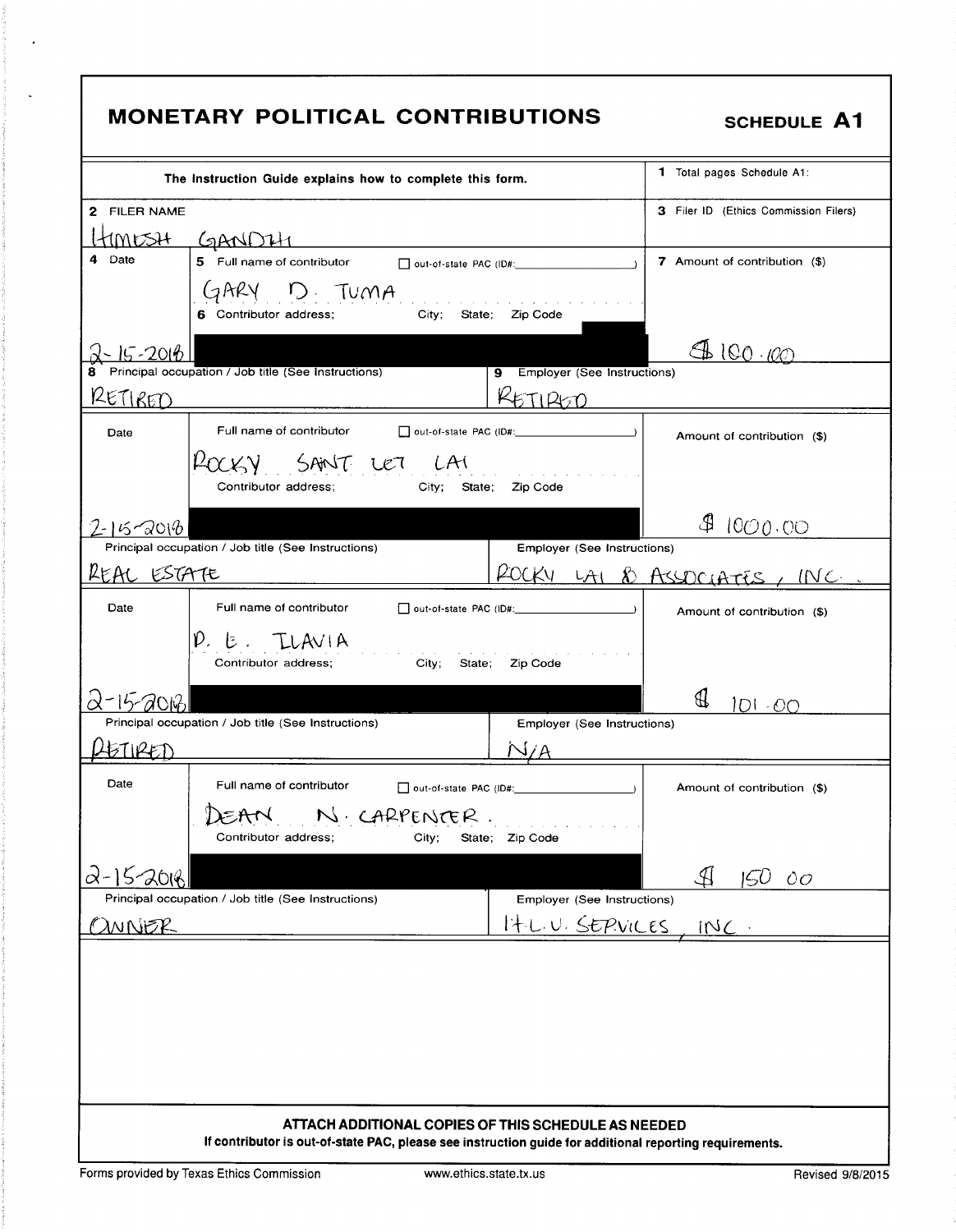|                                                                                                                                                                | <b>MONETARY POLITICAL CONTRIBUTIONS</b>                                                                                | <b>SCHEDULE A1</b>                    |  |
|----------------------------------------------------------------------------------------------------------------------------------------------------------------|------------------------------------------------------------------------------------------------------------------------|---------------------------------------|--|
|                                                                                                                                                                | The Instruction Guide explains how to complete this form.                                                              | 1 Total pages Schedule A1:            |  |
| 2 FILER NAME                                                                                                                                                   |                                                                                                                        | 3 Filer ID (Ethics Commission Filers) |  |
| HimesH.                                                                                                                                                        | GANOHI                                                                                                                 |                                       |  |
| Date                                                                                                                                                           | 5 Full name of contributor and out-of-state PAC (ID#: ___________________________                                      | 7 Amount of contribution (\$)         |  |
|                                                                                                                                                                | RANDY RANDERMANN<br>State; Zip Code<br>City:<br>6 Contributor address;                                                 |                                       |  |
| 2-15-14                                                                                                                                                        |                                                                                                                        | 6500.00                               |  |
|                                                                                                                                                                | Principal occupation / Job title (See Instructions)<br>9 Employer (See Instructions)                                   |                                       |  |
| MANAGER                                                                                                                                                        | BGE, INC.                                                                                                              |                                       |  |
| Date                                                                                                                                                           | Full name of contributor                                                                                               | Amount of contribution (\$)           |  |
|                                                                                                                                                                | LARRY W. HARRISOOJ<br>Contributor address:<br>City; State;<br>Zip Code                                                 |                                       |  |
| $2.15 - 18$                                                                                                                                                    |                                                                                                                        | Hb<br>100.00                          |  |
|                                                                                                                                                                | Employer (See Instructions)<br>Principal occupation / Job title (See Instructions)                                     |                                       |  |
| AJIORNEY                                                                                                                                                       | HARPISON LAW FIRM                                                                                                      |                                       |  |
| Date                                                                                                                                                           | Full name of contributor<br>out-of-state PAC (ID#:                                                                     | Amount of contribution (\$)           |  |
|                                                                                                                                                                | RICHARD D. PHILLIPS.<br>Contributor address;<br>State; Zip Code<br>City;                                               |                                       |  |
| $-15-19$                                                                                                                                                       |                                                                                                                        | $\mathbb{P}$<br>(0000)                |  |
|                                                                                                                                                                | Principal occupation / Job title (See Instructions)<br>Employer (See Instructions)                                     |                                       |  |
|                                                                                                                                                                | $\mathcal{A}$<br>N                                                                                                     |                                       |  |
| Date                                                                                                                                                           | Full name of contributor<br>VON HOFE<br>$\overline{d}$ .<br>STEVEN<br>State; Zip Code<br>Contributor address;<br>City; | Amount of contribution (\$)           |  |
| -15-18                                                                                                                                                         |                                                                                                                        | <u>SI 250.00</u>                      |  |
|                                                                                                                                                                | Principal occupation / Job title (See Instructions)<br>Employer (See Instructions)                                     |                                       |  |
| PRESIDENT                                                                                                                                                      |                                                                                                                        | SITTER HOMER HOUSTON, ULC             |  |
|                                                                                                                                                                |                                                                                                                        |                                       |  |
| ATTACH ADDITIONAL COPIES OF THIS SCHEDULE AS NEEDED<br>If contributor is out-of-state PAC, please see instruction guide for additional reporting requirements. |                                                                                                                        |                                       |  |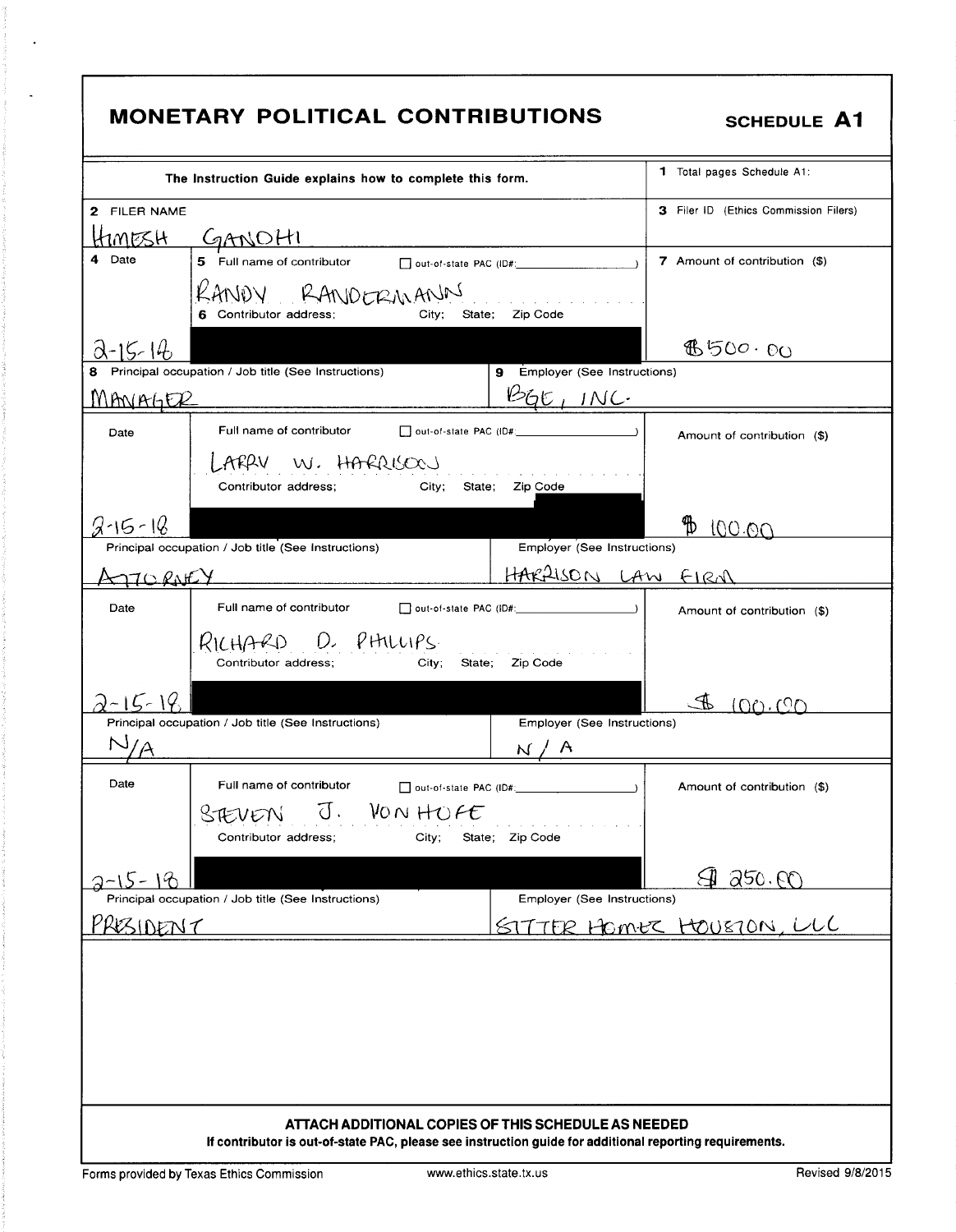|                           | <b>MONETARY POLITICAL CONTRIBUTIONS</b>                                                                                                                             | <b>SCHEDULE A1</b>                    |
|---------------------------|---------------------------------------------------------------------------------------------------------------------------------------------------------------------|---------------------------------------|
|                           | The Instruction Guide explains how to complete this form.                                                                                                           | 1 Total pages Schedule A1:            |
| 2 FILER NAME              |                                                                                                                                                                     | 3 Filer ID (Ethics Commission Filers) |
| HimesH I<br>4 Date        | GANDHI<br>5 Full name of contributor $\Box$ out-of-state PAC (ID#: _________________________)<br>JAMES M. MORRIS<br>City; State; Zip Code<br>6 Contributor address; | 7 Amount of contribution (\$)         |
| $2 - 15 - 200$<br>KETIRED | Principal occupation / Job title (See Instructions)<br>9 Employer (See Instructions)<br>N/A                                                                         | JP 50 00                              |
| Date                      | Full name of contributor<br>GIELSEY CHOUDHARY.<br>and the state of the state of the state of<br>Contributor address;<br>Zip Code<br>City; State;                    | Amount of contribution (\$)           |
| 2-15-20181<br>OWNER       | 7<br>Principal occupation / Job title (See Instructions)<br>Employer (See Instructions)<br>TANCHES                                                                  | ∯<br>$\partial 50.60$                 |
| Date                      | Full name of contributor<br>out-of-state PAC (ID#:<br>JAMES THOMPSON CAMPAIGN ACC<br>Contributor address;<br>City;<br>State; Zip Code                               | Amount of contribution (\$)           |
| 5-2016                    | Principal occupation / Job title (See Instructions)<br>Employer (See Instructions)<br>N/A                                                                           | 500.OP                                |
| Date                      | Full name of contributor<br>out-of-state PAC (ID#:<br>$C - JOHNSON$<br>DAVIN<br>Contributor address;<br>State; Zip Code<br>City;                                    | Amount of contribution (\$)           |
| <i>2</i> 2016<br>TIRED    | Principal occupation / Job title (See Instructions)<br>Employer (See Instructions)                                                                                  | 500.00                                |
|                           | ATTACH ADDITIONAL COPIES OF THIS SCHEDULE AS NEEDED<br>If contributor is out-of-state PAC, please see instruction guide for additional reporting requirements.      |                                       |

 $\ddot{\phantom{1}}$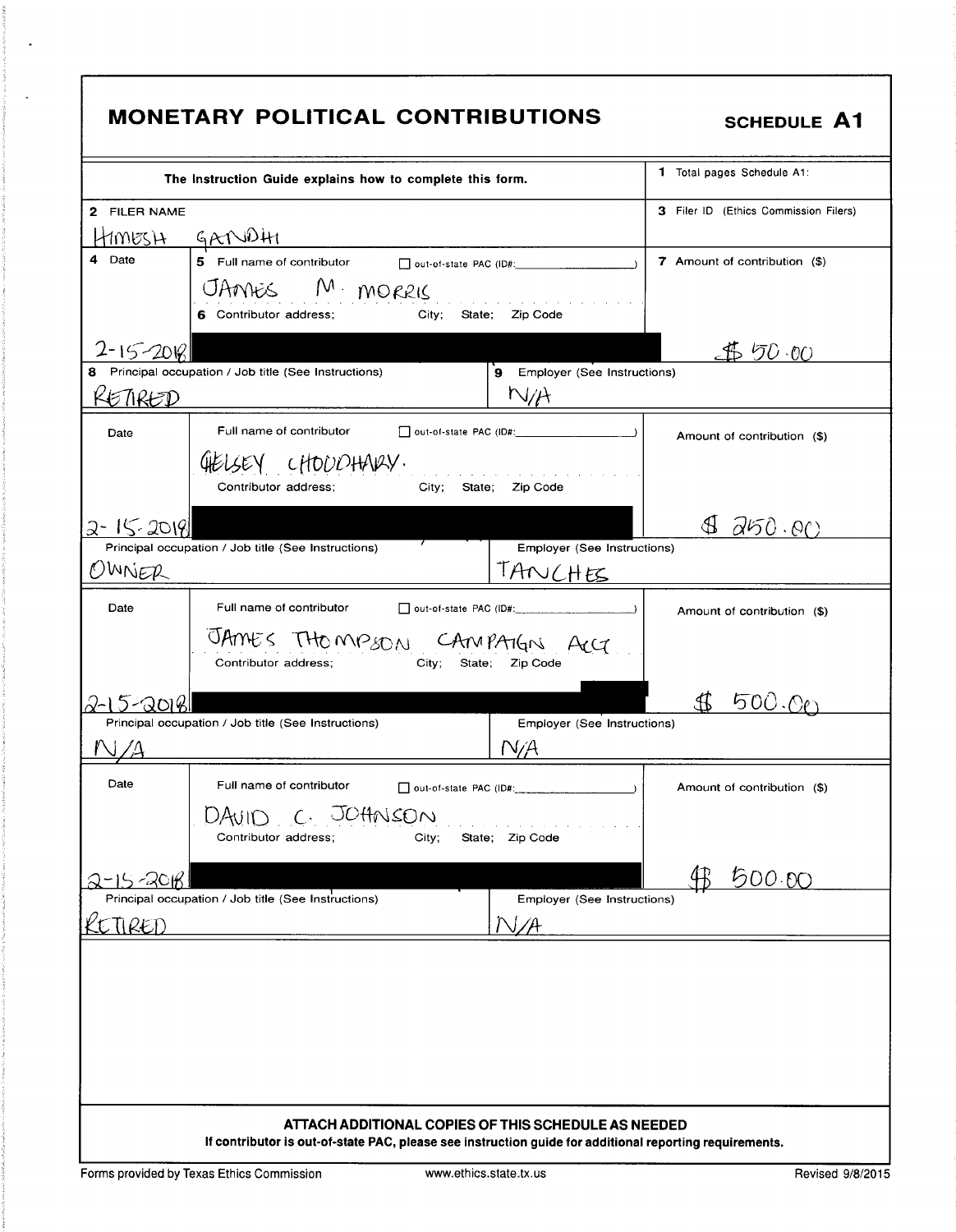|               | <b>MONETARY POLITICAL CONTRIBUTIONS</b>                                                                                                                        |                                                                                                                                                                                                                                                                                                                     | <b>SCHEDULE A1</b>                    |
|---------------|----------------------------------------------------------------------------------------------------------------------------------------------------------------|---------------------------------------------------------------------------------------------------------------------------------------------------------------------------------------------------------------------------------------------------------------------------------------------------------------------|---------------------------------------|
|               | The Instruction Guide explains how to complete this form.                                                                                                      |                                                                                                                                                                                                                                                                                                                     | 1 Total pages Schedule A1:            |
| 2 FILER NAME  |                                                                                                                                                                |                                                                                                                                                                                                                                                                                                                     | 3 Filer ID (Ethics Commission Filers) |
|               | timESA GANDAI                                                                                                                                                  |                                                                                                                                                                                                                                                                                                                     |                                       |
| 4 Date        | 5 Full name of contributor<br>out-of-state PAC (ID#:                                                                                                           | $\frac{1}{2}$ $\frac{1}{2}$ $\frac{1}{2}$ $\frac{1}{2}$ $\frac{1}{2}$ $\frac{1}{2}$ $\frac{1}{2}$ $\frac{1}{2}$ $\frac{1}{2}$ $\frac{1}{2}$ $\frac{1}{2}$ $\frac{1}{2}$ $\frac{1}{2}$ $\frac{1}{2}$ $\frac{1}{2}$ $\frac{1}{2}$ $\frac{1}{2}$ $\frac{1}{2}$ $\frac{1}{2}$ $\frac{1}{2}$ $\frac{1}{2}$ $\frac{1}{2}$ | 7 Amount of contribution (\$)         |
|               | HUITT ZOLLARS INC TEXAS PAC<br>City: State:<br>6 Contributor address;                                                                                          | Zip Code                                                                                                                                                                                                                                                                                                            |                                       |
| $96 - 19$     |                                                                                                                                                                |                                                                                                                                                                                                                                                                                                                     | N 1000 B                              |
| N/A           | Principal occupation / Job title (See Instructions)                                                                                                            | 9 Employer (See Instructions)<br>N/A                                                                                                                                                                                                                                                                                |                                       |
| Date          | Full name of contributor                                                                                                                                       | out-of-state PAC (ID#:                                                                                                                                                                                                                                                                                              | Amount of contribution (\$)           |
|               | GREGORY A SCHMIDT<br>Contributor address;<br>State;<br>City;                                                                                                   | Zip Code                                                                                                                                                                                                                                                                                                            |                                       |
| 2-26-16       |                                                                                                                                                                |                                                                                                                                                                                                                                                                                                                     | 3000                                  |
|               | Principal occupation / Job title (See Instructions)                                                                                                            | <b>Employer (See Instructions)</b>                                                                                                                                                                                                                                                                                  |                                       |
| OWNER         |                                                                                                                                                                |                                                                                                                                                                                                                                                                                                                     | TEXAS ENGINOBRING & MAPPING COMPANY   |
| Date          | Full name of contributor                                                                                                                                       |                                                                                                                                                                                                                                                                                                                     | Amount of contribution (\$)           |
|               | STEWART A. JACOBSON<br>Contributor address:                                                                                                                    | City; State; Zip Code                                                                                                                                                                                                                                                                                               |                                       |
| $2 - 28 - 16$ |                                                                                                                                                                |                                                                                                                                                                                                                                                                                                                     | 100                                   |
|               | Principal occupation / Job title (See Instructions)                                                                                                            | Employer (See Instructions)                                                                                                                                                                                                                                                                                         |                                       |
| <b>ANNFL</b>  |                                                                                                                                                                | DEAR BOON AND CREEGS                                                                                                                                                                                                                                                                                                |                                       |
| Date          | Full name of contributor                                                                                                                                       | Dout-of-state PAC (ID#: 2000)                                                                                                                                                                                                                                                                                       | Amount of contribution (\$)           |
|               | $\alpha$ VN<br>LIN                                                                                                                                             |                                                                                                                                                                                                                                                                                                                     |                                       |
|               | Contributor address;<br>City;                                                                                                                                  | State; Zip Code                                                                                                                                                                                                                                                                                                     |                                       |
| $2 - 28 - 16$ |                                                                                                                                                                |                                                                                                                                                                                                                                                                                                                     |                                       |
|               | Principal occupation / Job title (See Instructions)                                                                                                            | Employer (See Instructions)                                                                                                                                                                                                                                                                                         | SH 100                                |
| MANAROP       |                                                                                                                                                                | $RP \le$                                                                                                                                                                                                                                                                                                            |                                       |
|               |                                                                                                                                                                |                                                                                                                                                                                                                                                                                                                     |                                       |
|               |                                                                                                                                                                |                                                                                                                                                                                                                                                                                                                     |                                       |
|               |                                                                                                                                                                |                                                                                                                                                                                                                                                                                                                     |                                       |
|               |                                                                                                                                                                |                                                                                                                                                                                                                                                                                                                     |                                       |
|               |                                                                                                                                                                |                                                                                                                                                                                                                                                                                                                     |                                       |
|               |                                                                                                                                                                |                                                                                                                                                                                                                                                                                                                     |                                       |
|               | ATTACH ADDITIONAL COPIES OF THIS SCHEDULE AS NEEDED<br>If contributor is out-of-state PAC, please see instruction guide for additional reporting requirements. |                                                                                                                                                                                                                                                                                                                     |                                       |
|               |                                                                                                                                                                |                                                                                                                                                                                                                                                                                                                     |                                       |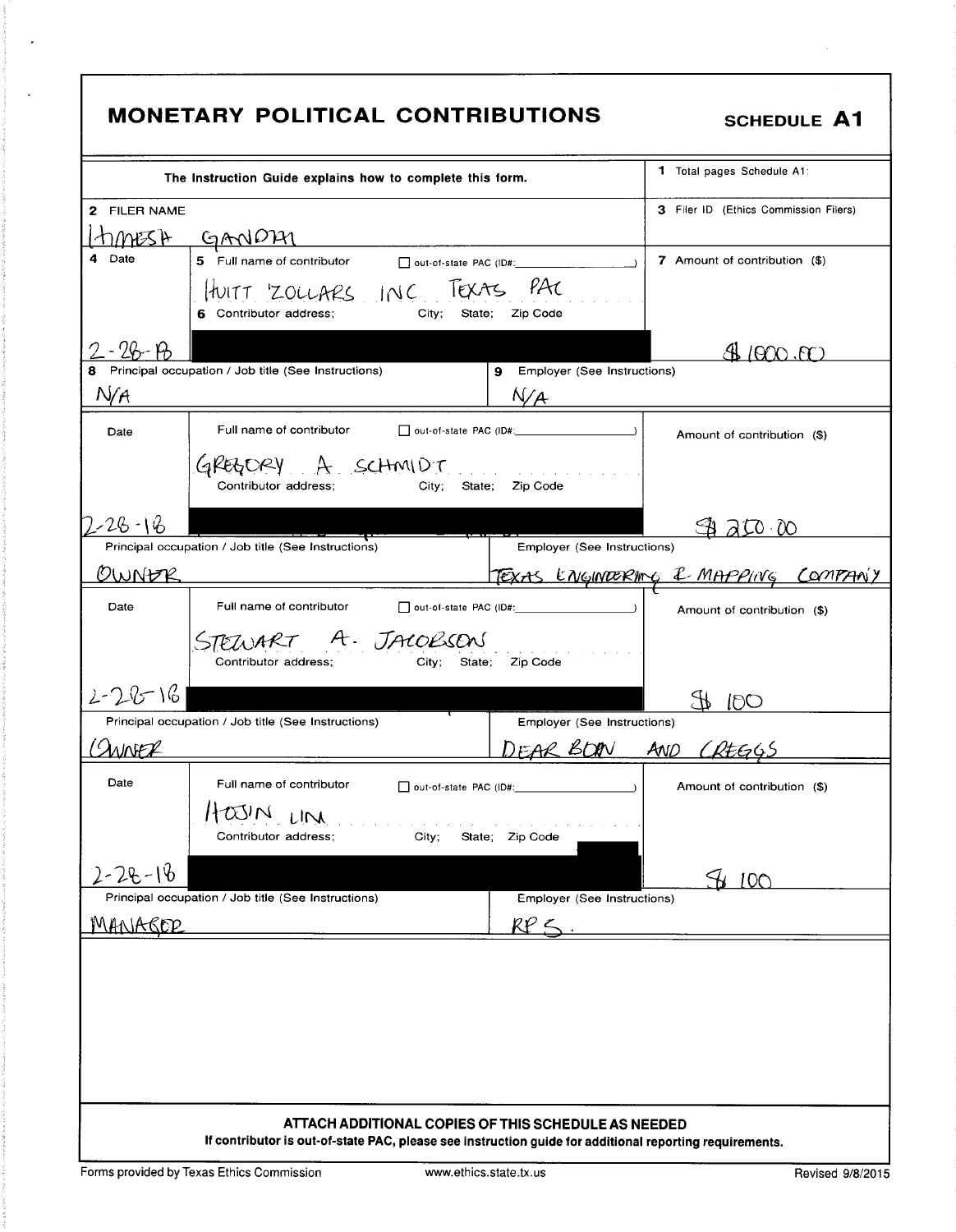|                      | <b>MONETARY POLITICAL CONTRIBUTIONS</b>                                                                                                                        | <b>SCHEDULE A1</b>                    |
|----------------------|----------------------------------------------------------------------------------------------------------------------------------------------------------------|---------------------------------------|
|                      | The Instruction Guide explains how to complete this form.                                                                                                      | 1 Total pages Schedule A1:            |
| 2 FILER NAME         |                                                                                                                                                                | 3 Filer ID (Ethics Commission Filers) |
| 1194 <del>C</del> SH | <u>GANDHI</u>                                                                                                                                                  |                                       |
| Date                 |                                                                                                                                                                | 7 Amount of contribution (\$)         |
|                      | DANA GATKINSON<br>City; State; Zip Code<br>6 Contributor address;                                                                                              |                                       |
| 14720161             |                                                                                                                                                                | $\bigoplus$ 100.00                    |
| 8                    | 9 Employer (See Instructions)<br>Principal occupation / Job title (See Instructions)                                                                           |                                       |
| WNER                 | ANSON AVIATIONS                                                                                                                                                |                                       |
| Date                 | Full name of contributor<br>out-of-state PAC (ID#:<br>$\frac{1}{1}$                                                                                            | Amount of contribution (\$)           |
|                      | LINE BARGER GOGGAN BLAIR & SAMPSON, WP.<br>City: State:<br>Zip Code<br>Contributor address;                                                                    |                                       |
|                      |                                                                                                                                                                | $\sim$ 50.00                          |
|                      | Principal occupation / Job title (See Instructions)<br>Employer (See Instructions)                                                                             |                                       |
|                      | N/A                                                                                                                                                            |                                       |
| Date                 | Full name of contributor                                                                                                                                       | Amount of contribution (\$)           |
|                      | GEORGE R. WILLY<br>Contributor address;<br>City; State;<br>Zip Code                                                                                            |                                       |
|                      |                                                                                                                                                                | 9500.00                               |
|                      | Principal occupation / Job title (See Instructions)<br><b>Employer (See Instructions)</b>                                                                      |                                       |
| MNER                 | NAMAY AKKARA                                                                                                                                                   | 8.751                                 |
| Date                 | Full name of contributor<br>out-of-state PAC (ID#:                                                                                                             | Amount of contribution (\$)           |
|                      | YARIR SETHINA<br>State; Zip Code<br>Contributor address:<br>City;                                                                                              |                                       |
| -26-20181            |                                                                                                                                                                | <u> 150 00</u>                        |
|                      | <b>Employer (See Instructions)</b><br>Principal occupation / Job title (See Instructions)                                                                      | see Instructions)<br>FINANCIAL GROUP  |
| OWNER                | SETHNA.                                                                                                                                                        |                                       |
|                      |                                                                                                                                                                |                                       |
|                      |                                                                                                                                                                |                                       |
|                      | ATTACH ADDITIONAL COPIES OF THIS SCHEDULE AS NEEDED<br>If contributor is out-of-state PAC, please see instruction guide for additional reporting requirements. |                                       |

 $\ddot{\phantom{1}}$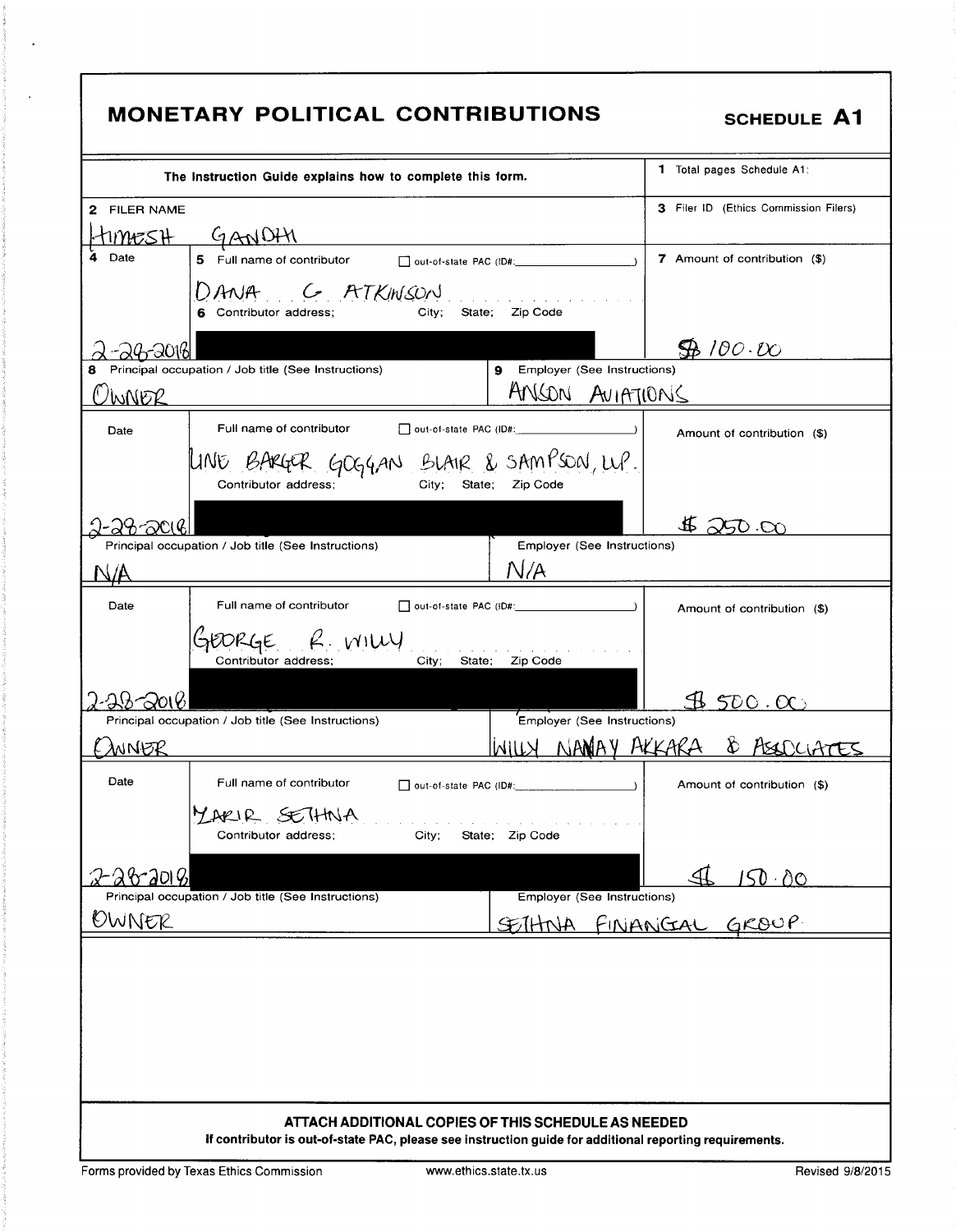| <b>MONETARY POLITICAL CONTRIBUTIONS</b><br><b>SCHEDULE A1</b> |                                                                                                                                                                |                                       |  |  |  |  |
|---------------------------------------------------------------|----------------------------------------------------------------------------------------------------------------------------------------------------------------|---------------------------------------|--|--|--|--|
|                                                               | The Instruction Guide explains how to complete this form.                                                                                                      | <b>1</b> Total pages Schedule A1:     |  |  |  |  |
| 2 FILER NAME                                                  |                                                                                                                                                                | 3 Filer ID (Ethics Commission Filers) |  |  |  |  |
| HIMESH.                                                       | <u>GANDHI</u>                                                                                                                                                  |                                       |  |  |  |  |
| 4<br>Date                                                     |                                                                                                                                                                | 7 Amount of contribution (\$)         |  |  |  |  |
|                                                               | PAITHVIPAL S. LIKHARI                                                                                                                                          |                                       |  |  |  |  |
|                                                               | 6 Contributor address;<br>City; State; Zip Code                                                                                                                |                                       |  |  |  |  |
| 226206                                                        |                                                                                                                                                                | <u>AI 500.00</u>                      |  |  |  |  |
|                                                               | Principal occupation / Job title (See Instructions)<br>9 Employer (See Instructions)                                                                           |                                       |  |  |  |  |
| LTIRED                                                        | N/A                                                                                                                                                            |                                       |  |  |  |  |
| Date                                                          | Full name of contributor<br>$\Box$ out-of-state PAC (ID#: $\Box$ )                                                                                             | Amount of contribution (\$)           |  |  |  |  |
|                                                               | WILLIAM TOOD THURBER                                                                                                                                           |                                       |  |  |  |  |
|                                                               | Contributor address:<br>City;<br>Zio Code<br>State;                                                                                                            |                                       |  |  |  |  |
| 2-26-2016                                                     |                                                                                                                                                                |                                       |  |  |  |  |
|                                                               | Principal occupation / Job title (See Instructions)<br>Employer (See Instructions)                                                                             | 9 250.00                              |  |  |  |  |
| ENGINEER                                                      | SELF                                                                                                                                                           |                                       |  |  |  |  |
| Date                                                          | Full name of contributor                                                                                                                                       | Amount of contribution (\$)           |  |  |  |  |
|                                                               | RANDY S MCCLENDON<br>Contributor address;<br>City; State;<br>Zip Code                                                                                          |                                       |  |  |  |  |
| $2 - 28 - 2016$                                               |                                                                                                                                                                |                                       |  |  |  |  |
|                                                               | Principal occupation / Job title (See Instructions)<br>Employer (See Instructions)                                                                             |                                       |  |  |  |  |
| SURVETT PRESIDENC                                             | 7EXAS                                                                                                                                                          | SURVEYING                             |  |  |  |  |
| Date                                                          | Full name of contributor                                                                                                                                       | Amount of contribution (\$)           |  |  |  |  |
|                                                               | NILESH J. PATEL<br>City;<br>Contributor address;<br>State; Zip Code                                                                                            |                                       |  |  |  |  |
| $2 - 24 - 2016$                                               |                                                                                                                                                                | <u>4650.00</u>                        |  |  |  |  |
|                                                               | Principal occupation / Job title (See Instructions)<br>Employer (See Instructions)                                                                             |                                       |  |  |  |  |
| HUSICIAN                                                      | Stilt                                                                                                                                                          |                                       |  |  |  |  |
|                                                               |                                                                                                                                                                |                                       |  |  |  |  |
|                                                               | ATTACH ADDITIONAL COPIES OF THIS SCHEDULE AS NEEDED<br>If contributor is out-of-state PAC, please see instruction guide for additional reporting requirements. |                                       |  |  |  |  |

 $\mathcal{A}$ in de la c

 $\ddot{\phantom{0}}$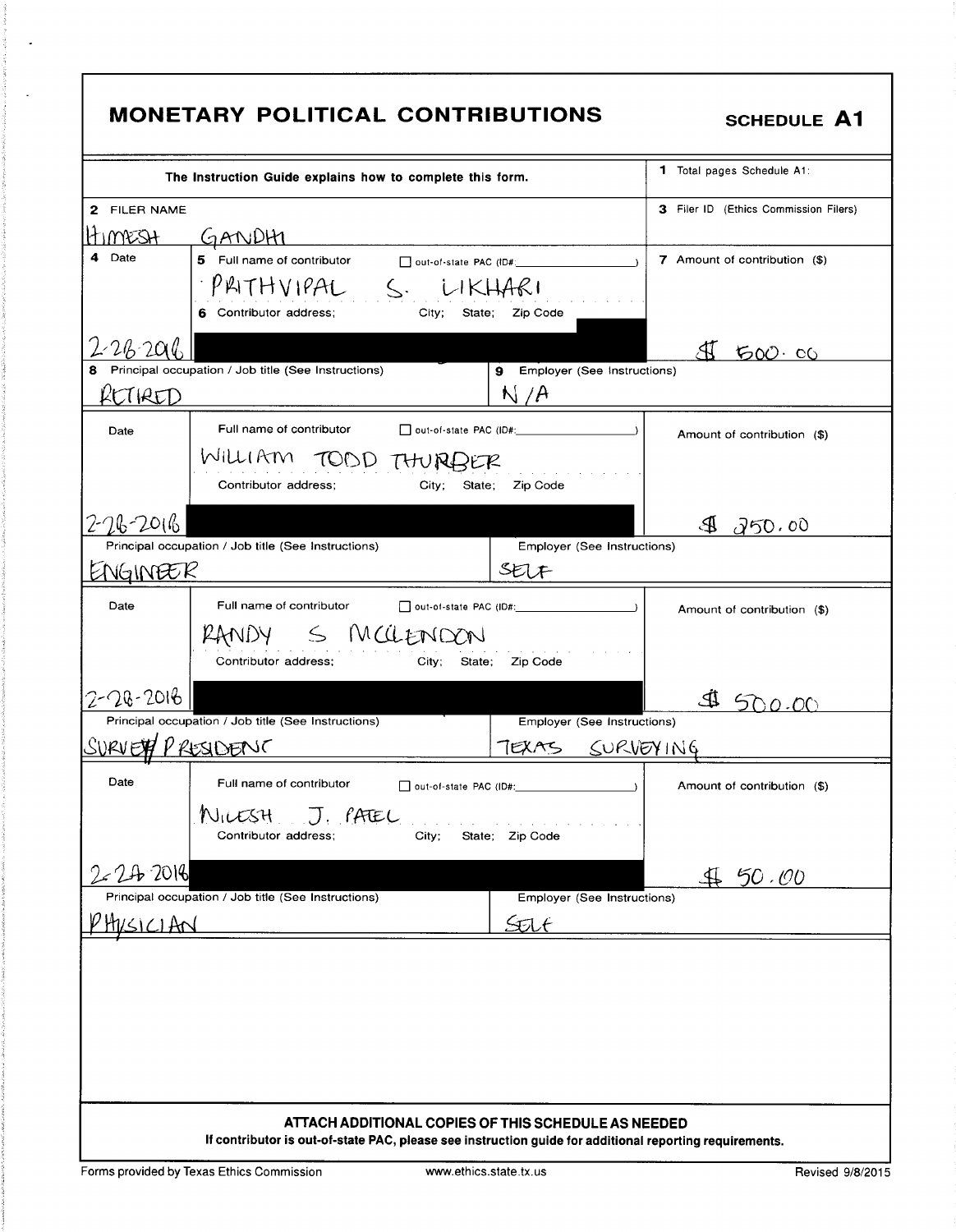| <b>MONETARY POLITICAL CONTRIBUTIONS</b>                                                                                                                           | <b>SCHEDULE A1</b>                    |
|-------------------------------------------------------------------------------------------------------------------------------------------------------------------|---------------------------------------|
| The Instruction Guide explains how to complete this form.                                                                                                         | 1 Total pages Schedule A1:            |
| 2 FILER NAME<br>7MBSH<br>GANDIM                                                                                                                                   | 3 Filer ID (Ethics Commission Filers) |
| the control of the control of the control of the control of the control of<br>Date<br>4<br>5 Full name of contributor                                             | 7 Amount of contribution (\$)         |
| JOMINIC.<br>$\mathcal{A}$ , which is a set of the set of the set of the set of the set of the $\mathcal{A}$<br>Contributor address;<br>City; State; Zip Code<br>6 |                                       |
| 9 Employer (See Instructions)<br>Principal occupation / Job title (See Instructions)                                                                              | ∰<br><u> 100 M</u>                    |
| OWNER                                                                                                                                                             | CLASSIC MASSAGING, INC                |
| Full name of contributor<br>Date                                                                                                                                  | Amount of contribution (\$)           |
| DALE CONGER<br>and the company of the company of the<br>City;<br>Contributor address;<br>State;<br>Zip Code                                                       |                                       |
| 28-2018<br>Principal occupation / Job title (See Instructions)<br>Employer (See Instructions)                                                                     | 100.00                                |
| PFESIDENT<br>COBB FINDLEY                                                                                                                                         |                                       |
| Date<br>Full name of contributor                                                                                                                                  | Amount of contribution (\$)           |
| NOSHIR CHALLA<br>City; State;<br>Zip Code<br>Contributor address;                                                                                                 |                                       |
| $-28 - 2018$<br>Principal occupation / Job title (See Instructions)                                                                                               | \$<br>500.                            |
| Employer (See Instructions)<br>ESTATE<br>EAL.<br>STIT                                                                                                             |                                       |
| Date<br>Full name of contributor<br>out-of-state PAC (ID#:<br>ADENCE BANK. NIA PAC VOCHAS GOSSET                                                                  | Amount of contribution (\$)           |
| Contributor address;<br>State; Zip Code<br>City;                                                                                                                  | \$                                    |
| 26-20181<br>Principal occupation / Job title (See Instructions)<br>Employer (See Instructions)                                                                    |                                       |
|                                                                                                                                                                   |                                       |
|                                                                                                                                                                   |                                       |
| ATTACH ADDITIONAL COPIES OF THIS SCHEDULE AS NEEDED<br>If contributor is out-of-state PAC, please see instruction guide for additional reporting requirements.    |                                       |

Forms provided by Texas Ethics Commission

 $\ddot{\phantom{a}}$ 

 $\mathbb{Z}^2$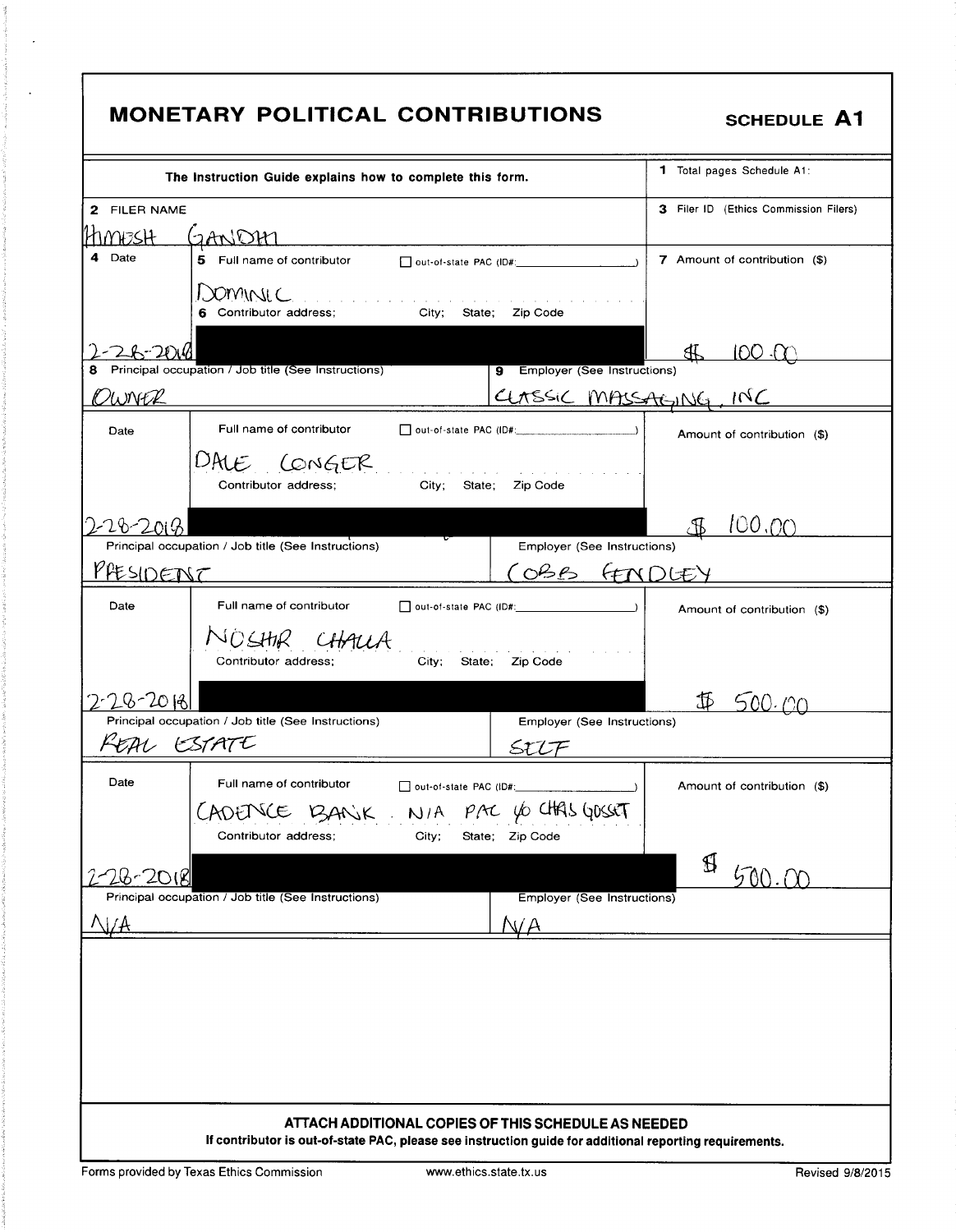| <b>1</b> Total pages Schedule A1:<br>The Instruction Guide explains how to complete this form.<br>3 Filer ID (Ethics Commission Filers)<br>2 FILER NAME<br>GANDHI<br>MMESIA 1<br>4 Date<br>7 Amount of contribution (\$)<br>HOME PAC GREATER HOUSTON BUILDERS ASSOCIATION<br>6 Contributor address;<br>City; State; Zip Code<br>97000<br>Principal occupation / Job title (See Instructions)<br>9 Employer (See Instructions)<br>N/A<br>Full name of contributor<br>Dout-of-state PAC (ID#: 2000)<br>Date<br>Amount of contribution (\$)<br>DEAN A HRBALEK<br>Contributor address:<br>Zip Code<br>State;<br>City:<br>\$\$500.00<br><b>Employer (See Instructions)</b><br>Principal occupation / Job title (See Instructions)<br>A. HRBACEK<br>OWNER2<br>DEAN<br>Date<br>Amount of contribution (\$)<br>$f$ . S. $b600$ S. W. ENY, LP.<br>City; State; Zip Code<br>Contributor address:<br>Fb<br><u> 250 OC</u><br>$-2016$<br>Principal occupation / Job title (See Instructions)<br><b>Employer (See Instructions)</b><br>K S.<br><b>STATE</b><br>Date<br>Full name of contributor<br>Amount of contribution (\$)<br>out-of-state PAC (ID#:<br>WALTER F. TED NELSON<br>Contributor address:<br>City;<br>State; Zip Code<br><u> A 500.00</u><br>Principal occupation / Job title (See Instructions)<br>Employer (See Instructions)<br>NEWLAND COMMUNITIES<br>ONWARESIDENT-CENTRAL RESION | <b>MONETARY POLITICAL CONTRIBUTIONS</b> | <b>SCHEDULE A1</b> |
|-----------------------------------------------------------------------------------------------------------------------------------------------------------------------------------------------------------------------------------------------------------------------------------------------------------------------------------------------------------------------------------------------------------------------------------------------------------------------------------------------------------------------------------------------------------------------------------------------------------------------------------------------------------------------------------------------------------------------------------------------------------------------------------------------------------------------------------------------------------------------------------------------------------------------------------------------------------------------------------------------------------------------------------------------------------------------------------------------------------------------------------------------------------------------------------------------------------------------------------------------------------------------------------------------------------------------------------------------------------------------------------------|-----------------------------------------|--------------------|
|                                                                                                                                                                                                                                                                                                                                                                                                                                                                                                                                                                                                                                                                                                                                                                                                                                                                                                                                                                                                                                                                                                                                                                                                                                                                                                                                                                                         |                                         |                    |
|                                                                                                                                                                                                                                                                                                                                                                                                                                                                                                                                                                                                                                                                                                                                                                                                                                                                                                                                                                                                                                                                                                                                                                                                                                                                                                                                                                                         |                                         |                    |
|                                                                                                                                                                                                                                                                                                                                                                                                                                                                                                                                                                                                                                                                                                                                                                                                                                                                                                                                                                                                                                                                                                                                                                                                                                                                                                                                                                                         |                                         |                    |
|                                                                                                                                                                                                                                                                                                                                                                                                                                                                                                                                                                                                                                                                                                                                                                                                                                                                                                                                                                                                                                                                                                                                                                                                                                                                                                                                                                                         |                                         |                    |
|                                                                                                                                                                                                                                                                                                                                                                                                                                                                                                                                                                                                                                                                                                                                                                                                                                                                                                                                                                                                                                                                                                                                                                                                                                                                                                                                                                                         |                                         |                    |
|                                                                                                                                                                                                                                                                                                                                                                                                                                                                                                                                                                                                                                                                                                                                                                                                                                                                                                                                                                                                                                                                                                                                                                                                                                                                                                                                                                                         |                                         |                    |
|                                                                                                                                                                                                                                                                                                                                                                                                                                                                                                                                                                                                                                                                                                                                                                                                                                                                                                                                                                                                                                                                                                                                                                                                                                                                                                                                                                                         |                                         |                    |
|                                                                                                                                                                                                                                                                                                                                                                                                                                                                                                                                                                                                                                                                                                                                                                                                                                                                                                                                                                                                                                                                                                                                                                                                                                                                                                                                                                                         |                                         |                    |
|                                                                                                                                                                                                                                                                                                                                                                                                                                                                                                                                                                                                                                                                                                                                                                                                                                                                                                                                                                                                                                                                                                                                                                                                                                                                                                                                                                                         |                                         |                    |
|                                                                                                                                                                                                                                                                                                                                                                                                                                                                                                                                                                                                                                                                                                                                                                                                                                                                                                                                                                                                                                                                                                                                                                                                                                                                                                                                                                                         |                                         |                    |
| ATTACH ADDITIONAL COPIES OF THIS SCHEDULE AS NEEDED                                                                                                                                                                                                                                                                                                                                                                                                                                                                                                                                                                                                                                                                                                                                                                                                                                                                                                                                                                                                                                                                                                                                                                                                                                                                                                                                     |                                         |                    |

 $\ddot{\phantom{a}}$ 

 $\ddot{\phantom{a}}$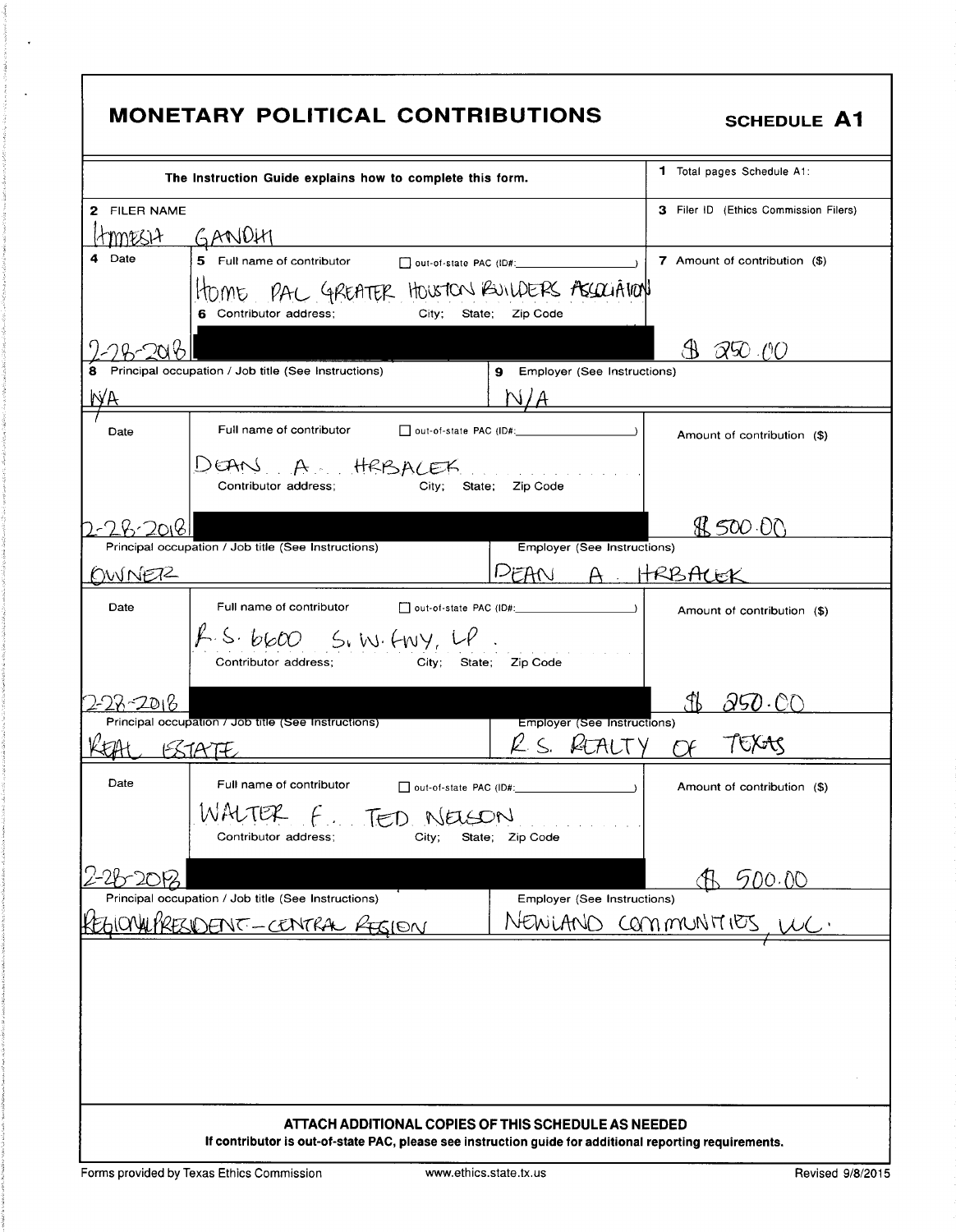#### **EXPENDITURE CATEGORIES FOR BOX 8(a)** Advertising Expense Event Expense Loan Repayment/Reimbursement Solicitation/Fundraising Expense<br>Transportation Equipment & Related Expense Accounting/Banking<br>Consulting Expense Fees<br>Food/Beverage Expense<br>Gift/Awards/Memorials Expense Office Overhead/Rental Expense Polling Expense Travel In District Contributions/Donations Made By Printing Expense<br>Salaries/Wages/Contract Labor Travel Out Of District<br>Other (enter a category not listed above) Candidate/Officeholder/Political Committee Legal Services Credit Card Payment The Instruction Guide explains how to complete this form. 1 Total pages Schedule F1: 2 FILER NAME 3 Filer ID (Ethics Commission Filers) GANDH HIMESH  $\overline{4}$  Date 5 Payee name  $1 - 03 - 2018$ <u>VOC \* ICONTACT EMAIL</u>  $6$  Amount  $(4)$ 7 Payee address; City; State; Zip Code 34.64 (a) Category (See Categories listed at the top of this schedule) (b) Description  $\Box$  Check if travel outside of Texas. Complete Schedule T. **PURPOSE**  $\Box$  Check if Austin, TX, officeholder living expense OF **EXPENDITURE** ADVERTISING EXPENSE Candidate / Officeholder name Office sought Office held 9 Complete ONLY if direct expenditure to benefit C/OH Date Payee name  $1 - 31 - 2016$ WELLS FARGO Amount (\$) Payee address; City; State; Zip Code 44.00 Category (See Categories listed at the top of this schedule) Description Check if travel outside of Texas. Complete Schedule T. **PURPOSE** OF Check if Austin, TX, officeholder living expense **EXPENDITURE** BANKING Candidate / Officeholder name Complete ONLY if direct Office sought Office held expenditure to benefit C/OH Date Payee name  $3 - 3 - 2012$ VOC \* ICONTACT EMAIL Amount (\$) Payee address; City; State; Zip Code  $34.64$ Category (See Categories listed at the top of this schedule) Description Check if travel outside of Texas. Complete Schedule T. **PURPOSE** OF  $\Box$  Check if Austin, TX, officeholder living expense **EXPENDITURE** ADVERTISING ENPENSE Candidate / Officeholder name Office held Office sought Complete ONLY if direct expenditure to benefit C/OH ATTACH ADDITIONAL COPIES OF THIS SCHEDULE AS NEEDED

Forms provided by Texas Ethics Commission

8

F F1

| <b>SCHEDUL</b> |  |  |
|----------------|--|--|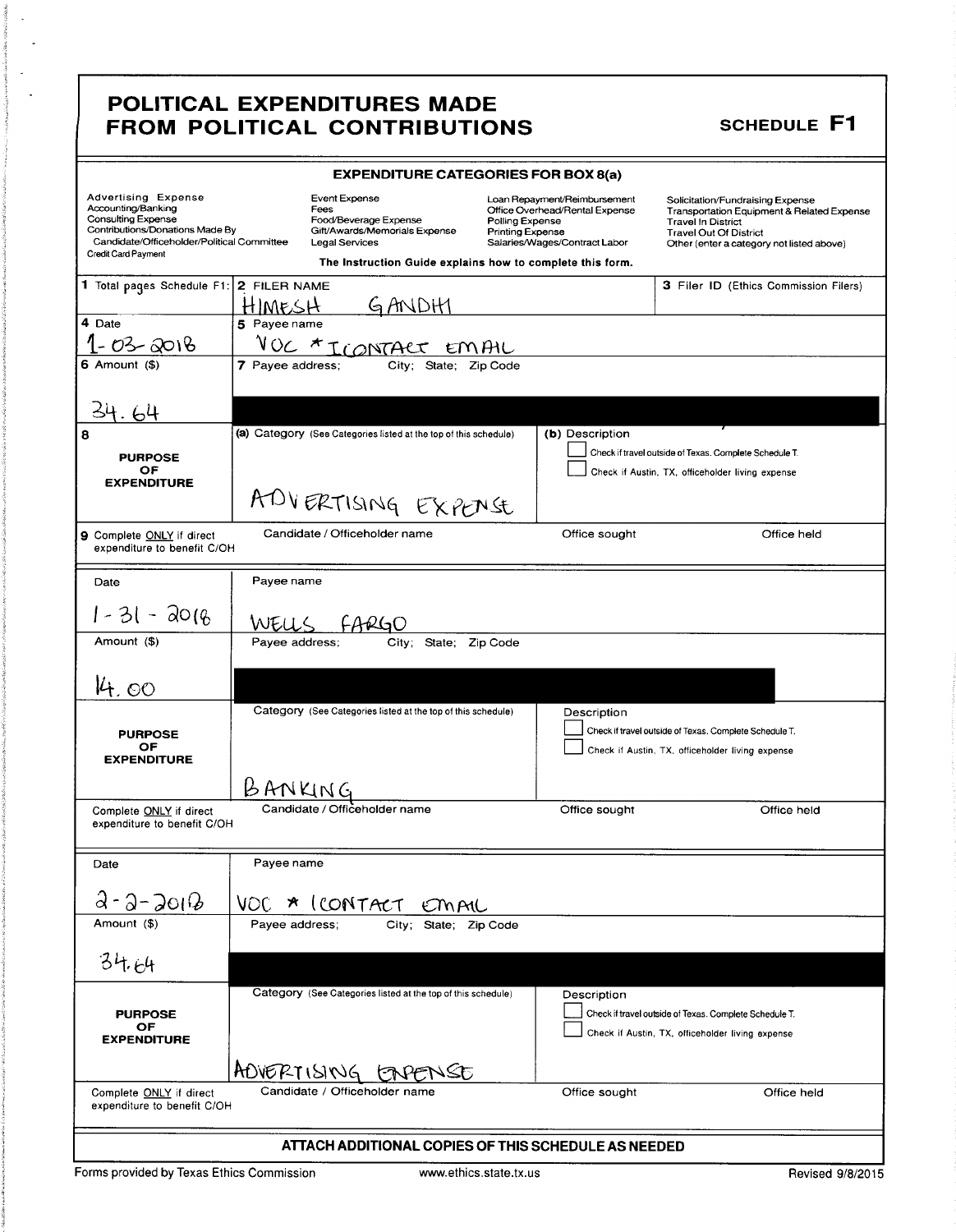| <b>EXPENDITURE CATEGORIES FOR BOX 8(a)</b>                                                                                                                                            |                                                  |                                                                  |                                                                                            |                                            |                                                                                                 |                                                                                                                                                                                           |  |
|---------------------------------------------------------------------------------------------------------------------------------------------------------------------------------------|--------------------------------------------------|------------------------------------------------------------------|--------------------------------------------------------------------------------------------|--------------------------------------------|-------------------------------------------------------------------------------------------------|-------------------------------------------------------------------------------------------------------------------------------------------------------------------------------------------|--|
| <b>Advertising Expense</b><br>Accounting/Banking<br><b>Consulting Expense</b><br>Contributions/Donations Made By<br>Candidate/Officeholder/Political Committee<br>Credit Card Payment |                                                  | Event Expense<br>Fees<br>Food/Beverage Expense<br>Legal Services | Gift/Awards/Memorials Expense<br>The Instruction Guide explains how to complete this form. | Polling Expense<br><b>Printing Expense</b> | Loan Repayment/Reimbursement<br>Office Overhead/Rental Expense<br>Salaries/Wages/Contract Labor | Solicitation/Fundraising Expense<br>Transportation Equipment & Related Expense<br><b>Travel In District</b><br><b>Travel Out Of District</b><br>Other (enter a category not listed above) |  |
| 1 Total pages Schedule F1: 2 FILER NAME                                                                                                                                               |                                                  |                                                                  |                                                                                            |                                            |                                                                                                 | 3 Filer ID (Ethics Commission Filers)                                                                                                                                                     |  |
|                                                                                                                                                                                       | HIN                                              | 135 H                                                            | GANDHI                                                                                     |                                            |                                                                                                 |                                                                                                                                                                                           |  |
| 4 Date                                                                                                                                                                                | 5 Payee name                                     |                                                                  |                                                                                            |                                            |                                                                                                 |                                                                                                                                                                                           |  |
| 90116                                                                                                                                                                                 |                                                  |                                                                  |                                                                                            |                                            |                                                                                                 |                                                                                                                                                                                           |  |
| $6$ Amount $(3)$                                                                                                                                                                      | 7 Payee address;                                 |                                                                  | State;<br>Citv:                                                                            | Zip Code                                   |                                                                                                 |                                                                                                                                                                                           |  |
| ÕΟ<br>d.                                                                                                                                                                              |                                                  |                                                                  |                                                                                            |                                            |                                                                                                 |                                                                                                                                                                                           |  |
|                                                                                                                                                                                       |                                                  |                                                                  | (a) Category (See Categories listed at the top of this schedule)                           |                                            | (b) Description                                                                                 |                                                                                                                                                                                           |  |
| <b>PURPOSE</b>                                                                                                                                                                        |                                                  |                                                                  |                                                                                            |                                            |                                                                                                 | Check if travel outside of Texas. Complete Schedule T.                                                                                                                                    |  |
| OF<br><b>EXPENDITURE</b>                                                                                                                                                              |                                                  |                                                                  |                                                                                            |                                            |                                                                                                 | Check if Austin, TX, officeholder living expense                                                                                                                                          |  |
|                                                                                                                                                                                       |                                                  |                                                                  |                                                                                            |                                            |                                                                                                 |                                                                                                                                                                                           |  |
| 9 Complete ONLY if direct                                                                                                                                                             |                                                  | Candidate / Officeholder name                                    |                                                                                            |                                            | Office sought                                                                                   | Office held                                                                                                                                                                               |  |
| expenditure to benefit C/OH                                                                                                                                                           |                                                  |                                                                  |                                                                                            |                                            |                                                                                                 |                                                                                                                                                                                           |  |
| Date                                                                                                                                                                                  | Payee name                                       |                                                                  |                                                                                            |                                            |                                                                                                 |                                                                                                                                                                                           |  |
|                                                                                                                                                                                       |                                                  |                                                                  |                                                                                            |                                            |                                                                                                 |                                                                                                                                                                                           |  |
| 2014                                                                                                                                                                                  | WEL                                              |                                                                  |                                                                                            |                                            |                                                                                                 |                                                                                                                                                                                           |  |
| Amount (\$)                                                                                                                                                                           | Payee address:                                   |                                                                  | City:<br>State;                                                                            | Zip Code                                   |                                                                                                 |                                                                                                                                                                                           |  |
|                                                                                                                                                                                       |                                                  |                                                                  |                                                                                            |                                            |                                                                                                 |                                                                                                                                                                                           |  |
| 100,00                                                                                                                                                                                |                                                  |                                                                  |                                                                                            |                                            |                                                                                                 |                                                                                                                                                                                           |  |
|                                                                                                                                                                                       |                                                  |                                                                  | Category (See Categories listed at the top of this schedule)                               |                                            | Description                                                                                     |                                                                                                                                                                                           |  |
| <b>PURPOSE</b>                                                                                                                                                                        |                                                  |                                                                  |                                                                                            |                                            |                                                                                                 | Check if travel outside of Texas. Complete Schedule T.                                                                                                                                    |  |
| OF.<br><b>EXPENDITURE</b>                                                                                                                                                             | Check if Austin, TX, officeholder living expense |                                                                  |                                                                                            |                                            |                                                                                                 |                                                                                                                                                                                           |  |
|                                                                                                                                                                                       | BANKING                                          |                                                                  |                                                                                            |                                            |                                                                                                 |                                                                                                                                                                                           |  |
| Complete <b>ONLY</b> if direct                                                                                                                                                        |                                                  | Candidate / Officeholder name                                    |                                                                                            |                                            | Office sought                                                                                   | Office held                                                                                                                                                                               |  |
| expenditure to benefit C/OH                                                                                                                                                           |                                                  |                                                                  |                                                                                            |                                            |                                                                                                 |                                                                                                                                                                                           |  |
|                                                                                                                                                                                       |                                                  |                                                                  |                                                                                            |                                            |                                                                                                 |                                                                                                                                                                                           |  |
| Date                                                                                                                                                                                  | Payee name                                       |                                                                  |                                                                                            |                                            |                                                                                                 |                                                                                                                                                                                           |  |
| $301 - 2018$                                                                                                                                                                          |                                                  |                                                                  | ACCO                                                                                       |                                            |                                                                                                 |                                                                                                                                                                                           |  |
| Amount (\$)                                                                                                                                                                           | Payee address;                                   |                                                                  | City: State: Zip Code                                                                      |                                            |                                                                                                 |                                                                                                                                                                                           |  |
|                                                                                                                                                                                       |                                                  |                                                                  |                                                                                            |                                            |                                                                                                 |                                                                                                                                                                                           |  |
| A50. 00                                                                                                                                                                               |                                                  |                                                                  |                                                                                            |                                            |                                                                                                 |                                                                                                                                                                                           |  |
|                                                                                                                                                                                       |                                                  |                                                                  | Category (See Categories listed at the top of this schedule)                               |                                            | Description                                                                                     |                                                                                                                                                                                           |  |
| <b>PURPOSE</b><br>OF                                                                                                                                                                  |                                                  |                                                                  |                                                                                            |                                            |                                                                                                 | Check if travel outside of Texas. Complete Schedule T.                                                                                                                                    |  |
| <b>EXPENDITURE</b>                                                                                                                                                                    |                                                  |                                                                  |                                                                                            |                                            |                                                                                                 | Check if Austin, TX, officeholder living expense                                                                                                                                          |  |
|                                                                                                                                                                                       |                                                  |                                                                  |                                                                                            |                                            |                                                                                                 |                                                                                                                                                                                           |  |
| Complete ONLY if direct                                                                                                                                                               | EVENT EXPENSE                                    |                                                                  | Candidate / Officeholder name                                                              |                                            | Office sought                                                                                   | Office held                                                                                                                                                                               |  |
| expenditure to benefit C/OH                                                                                                                                                           |                                                  |                                                                  |                                                                                            |                                            |                                                                                                 |                                                                                                                                                                                           |  |
|                                                                                                                                                                                       |                                                  |                                                                  |                                                                                            |                                            | ATTACH ADDITIONAL COPIES OF THIS SCHEDULE AS NEEDED                                             |                                                                                                                                                                                           |  |

**SCHEDULE F1**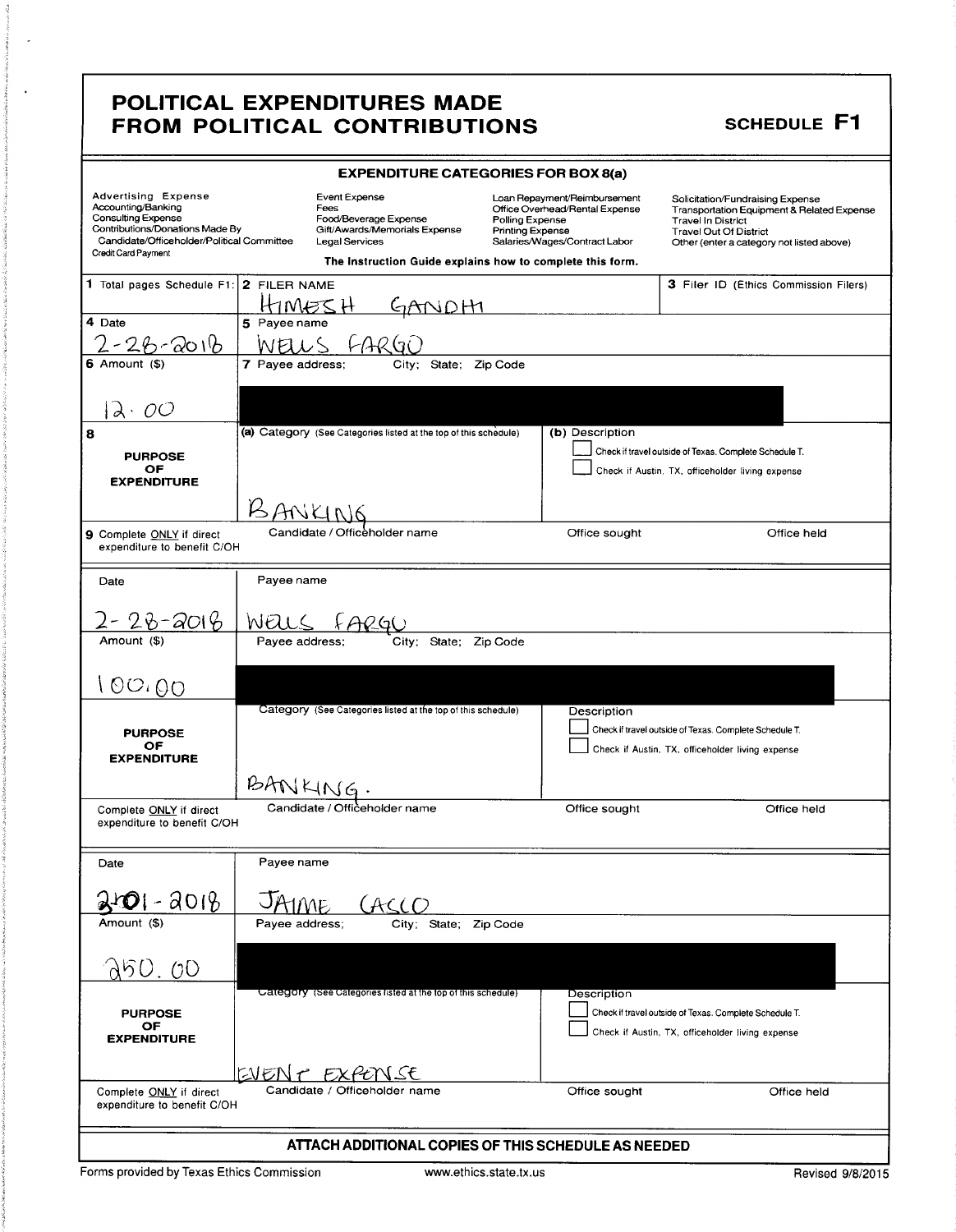**SCHEDULE F1** 

| <b>EXPENDITURE CATEGORIES FOR BOX 8(a)</b>                                                                                                                                            |                                                       |                                                                  |                                            |                                                                                                 |                                                                                                                                                                                                      |  |
|---------------------------------------------------------------------------------------------------------------------------------------------------------------------------------------|-------------------------------------------------------|------------------------------------------------------------------|--------------------------------------------|-------------------------------------------------------------------------------------------------|------------------------------------------------------------------------------------------------------------------------------------------------------------------------------------------------------|--|
| <b>Advertising Expense</b><br>Accounting/Banking<br><b>Consulting Expense</b><br>Contributions/Donations Made By<br>Candidate/Officeholder/Political Committee<br>Credit Card Payment | <b>Event Expense</b><br>Fees<br><b>Legal Services</b> | Food/Beverage Expense<br>Gift/Awards/Memorials Expense           | Polling Expense<br><b>Printing Expense</b> | Loan Repayment/Reimbursement<br>Office Overhead/Rental Expense<br>Salaries/Wages/Contract Labor | Solicitation/Fundraising Expense<br><b>Transportation Equipment &amp; Related Expense</b><br><b>Travel In District</b><br><b>Travel Out Of District</b><br>Other (enter a category not listed above) |  |
|                                                                                                                                                                                       |                                                       | The Instruction Guide explains how to complete this form.        |                                            |                                                                                                 |                                                                                                                                                                                                      |  |
| 1 Total pages Schedule F1: 2 FILER NAME                                                                                                                                               |                                                       | HIMESH GANDHT                                                    |                                            |                                                                                                 | 3 Filer ID (Ethics Commission Filers)                                                                                                                                                                |  |
| 4 Date                                                                                                                                                                                | 5 Payee name                                          |                                                                  |                                            |                                                                                                 |                                                                                                                                                                                                      |  |
| 3.2-2018                                                                                                                                                                              | $\ast$<br>NOC                                         | CONTACT                                                          |                                            |                                                                                                 |                                                                                                                                                                                                      |  |
| 6 Amount (\$)                                                                                                                                                                         | 7 Payee address;                                      | City: State: Zip Code                                            |                                            |                                                                                                 |                                                                                                                                                                                                      |  |
| .64.                                                                                                                                                                                  |                                                       |                                                                  |                                            |                                                                                                 |                                                                                                                                                                                                      |  |
| 8                                                                                                                                                                                     |                                                       | (a) Category (See Categories listed at the top of this schedule) |                                            | (b) Description                                                                                 |                                                                                                                                                                                                      |  |
| <b>PURPOSE</b>                                                                                                                                                                        |                                                       |                                                                  |                                            |                                                                                                 | Check if travel outside of Texas. Complete Schedule T.                                                                                                                                               |  |
| OF<br><b>EXPENDITURE</b>                                                                                                                                                              |                                                       |                                                                  |                                            |                                                                                                 | Check if Austin, TX, officeholder living expense                                                                                                                                                     |  |
|                                                                                                                                                                                       | ADUERTISING                                           |                                                                  |                                            |                                                                                                 |                                                                                                                                                                                                      |  |
| 9 Complete ONLY if direct<br>expenditure to benefit C/OH                                                                                                                              | Candidate / Officeholder name                         |                                                                  |                                            | Office sought                                                                                   | Office held                                                                                                                                                                                          |  |
| Date                                                                                                                                                                                  | Payee name                                            |                                                                  |                                            |                                                                                                 |                                                                                                                                                                                                      |  |
|                                                                                                                                                                                       | HOUSTON                                               | MUSEUM                                                           |                                            | OF NATURAL SCLENCE                                                                              |                                                                                                                                                                                                      |  |
| Amount (\$)                                                                                                                                                                           | Payee address;                                        | City; State; Zip Code                                            |                                            |                                                                                                 |                                                                                                                                                                                                      |  |
| 58000                                                                                                                                                                                 |                                                       |                                                                  |                                            |                                                                                                 |                                                                                                                                                                                                      |  |
|                                                                                                                                                                                       |                                                       | Category (See Categories listed at the top of this schedule)     |                                            | Description                                                                                     |                                                                                                                                                                                                      |  |
| <b>PURPOSE</b>                                                                                                                                                                        |                                                       |                                                                  |                                            |                                                                                                 | Check if travel outside of Texas. Complete Schedule T.                                                                                                                                               |  |
| ОF<br><b>EXPENDITURE</b>                                                                                                                                                              | Check if Austin, TX, officeholder living expense      |                                                                  |                                            |                                                                                                 |                                                                                                                                                                                                      |  |
|                                                                                                                                                                                       |                                                       |                                                                  |                                            |                                                                                                 |                                                                                                                                                                                                      |  |
| Complete ONLY if direct                                                                                                                                                               | Candidate / Officeholder name                         |                                                                  |                                            | Office sought                                                                                   | Office held                                                                                                                                                                                          |  |
| expenditure to benefit C/OH                                                                                                                                                           |                                                       |                                                                  |                                            |                                                                                                 |                                                                                                                                                                                                      |  |
| Date                                                                                                                                                                                  | Payee name                                            |                                                                  |                                            |                                                                                                 |                                                                                                                                                                                                      |  |
| 3-20-2016                                                                                                                                                                             |                                                       |                                                                  |                                            |                                                                                                 |                                                                                                                                                                                                      |  |
| Amount (\$)                                                                                                                                                                           | Payee address;                                        | City; State; Zip Code                                            |                                            |                                                                                                 |                                                                                                                                                                                                      |  |
|                                                                                                                                                                                       |                                                       |                                                                  |                                            |                                                                                                 |                                                                                                                                                                                                      |  |
| 400,00                                                                                                                                                                                |                                                       |                                                                  |                                            |                                                                                                 |                                                                                                                                                                                                      |  |
|                                                                                                                                                                                       |                                                       | Category (See Categories listed at the top of this schedule)     |                                            | Description                                                                                     |                                                                                                                                                                                                      |  |
| <b>PURPOSE</b><br>OF                                                                                                                                                                  |                                                       |                                                                  |                                            |                                                                                                 | Check if travel outside of Texas. Complete Schedule T.                                                                                                                                               |  |
| <b>EXPENDITURE</b>                                                                                                                                                                    |                                                       |                                                                  |                                            |                                                                                                 | Check if Austin, TX, officeholder living expense                                                                                                                                                     |  |
|                                                                                                                                                                                       | ATUIN                                                 |                                                                  |                                            |                                                                                                 |                                                                                                                                                                                                      |  |
| Complete ONLY if direct                                                                                                                                                               | Candidate / Officeholder name                         |                                                                  |                                            | Office sought                                                                                   | Office held                                                                                                                                                                                          |  |
| expenditure to benefit C/OH                                                                                                                                                           |                                                       |                                                                  |                                            |                                                                                                 |                                                                                                                                                                                                      |  |
|                                                                                                                                                                                       | ATTACH ADDITIONAL COPIES OF THIS SCHEDULE AS NEEDED   |                                                                  |                                            |                                                                                                 |                                                                                                                                                                                                      |  |
|                                                                                                                                                                                       |                                                       |                                                                  |                                            |                                                                                                 |                                                                                                                                                                                                      |  |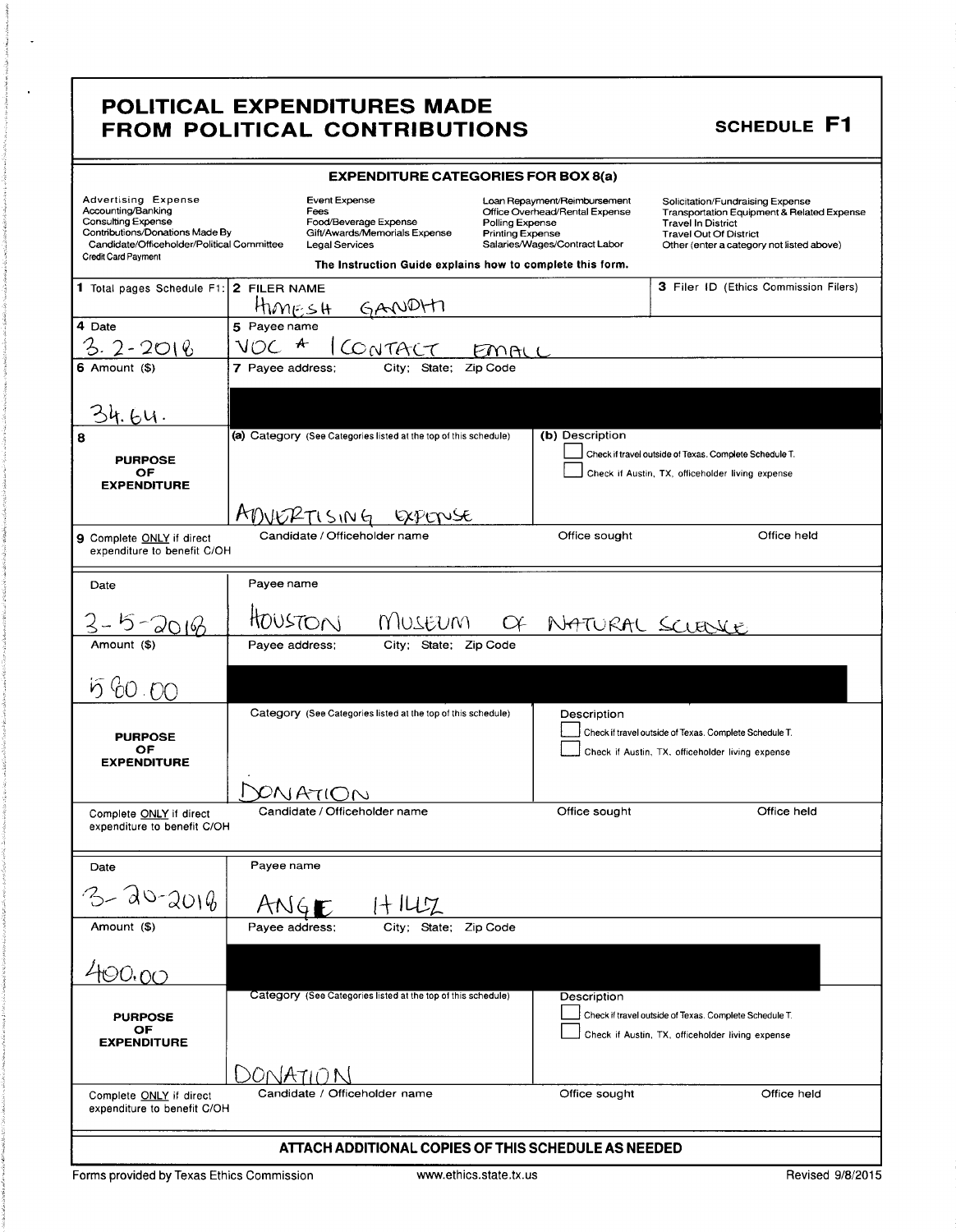#### **EXPENDITURE CATEGORIES FOR BOX 8(a)** Advertising Expense Event Expense Loan Repayment/Reimbursement Solicitation/Fundraising Expense<br>Transportation Equipment & Related Expense Accounting/Banking<br>Consulting Expense Fees<br>Food/Beverage Expense<br>Gift/Awards/Memorials Expense Office Overhead/Rental Expense Polling Expense Travel In District Contributions/Donations Made By Printing Expense<br>Salaries/Wages/Contract Labor Travel Out Of District<br>Other (enter a category not listed above) Candidate/Officeholder/Political Committee Legal Services Credit Card Payment The Instruction Guide explains how to complete this form. 1 Total pages Schedule F1: 2 FILER NAME 3 Filer ID (Ethics Commission Filers) HMESH GANDHI 4 Date 5 Payee name  $3.91 - 20.6$ NELSON 6 Amount  $(*)$ 7 Payee address; City; State; Zip Code 324.75 (a) Category (See Categories listed at the top of this schedule) (b) Description Check if travel outside of Texas. Complete Schedule T. **PURPOSE** OF<br>EXPENDITURE Check if Austin, TX, officeholder living expense AOVERTISING EXPENSE Candidate / Officeholder name 9 Complete ONLY if direct Office sought Office held expenditure to benefit C/OH Date Payee name <u> 3-21-2016</u> <u>KEPUBUCAN</u> PART Amount (\$) Payee address; City; State; Zip Code  $1750.00$ Category (See Categories listed at the top of this schedule) Description Check if travel outside of Texas. Complete Schedule T. **PURPOSE** OF  $\Box$  Check if Austin, TX, officeholder living expense **EXPENDITURE** CONTRIBUTIONS Candidate / Officeholder name Complete ONLY if direct Office sought Office held expenditure to benefit C/OH Date Payee name  $3-21 - 2018$ <u>PRINCING</u> PAMELA Amount (\$) City; State; Zip Code Payee address;  $1114.43$ Jategory (See Categories listed at the top of this schedule Description **PURPOSE**  $\Box$  Check if travel outside of Texas. Complete Schedule T. OF  $\Box$  Check if Austin, TX, officeholder living expense **EXPENDITURE** ADVERTI SING EXPENSE Candidate / Officeholder name Complete ONLY if direct Office sought Office held expenditure to benefit C/OH ATTACH ADDITIONAL COPIES OF THIS SCHEDULE AS NEEDED

Forms provided by Texas Ethics Commission

8

**SCHEDULE F1**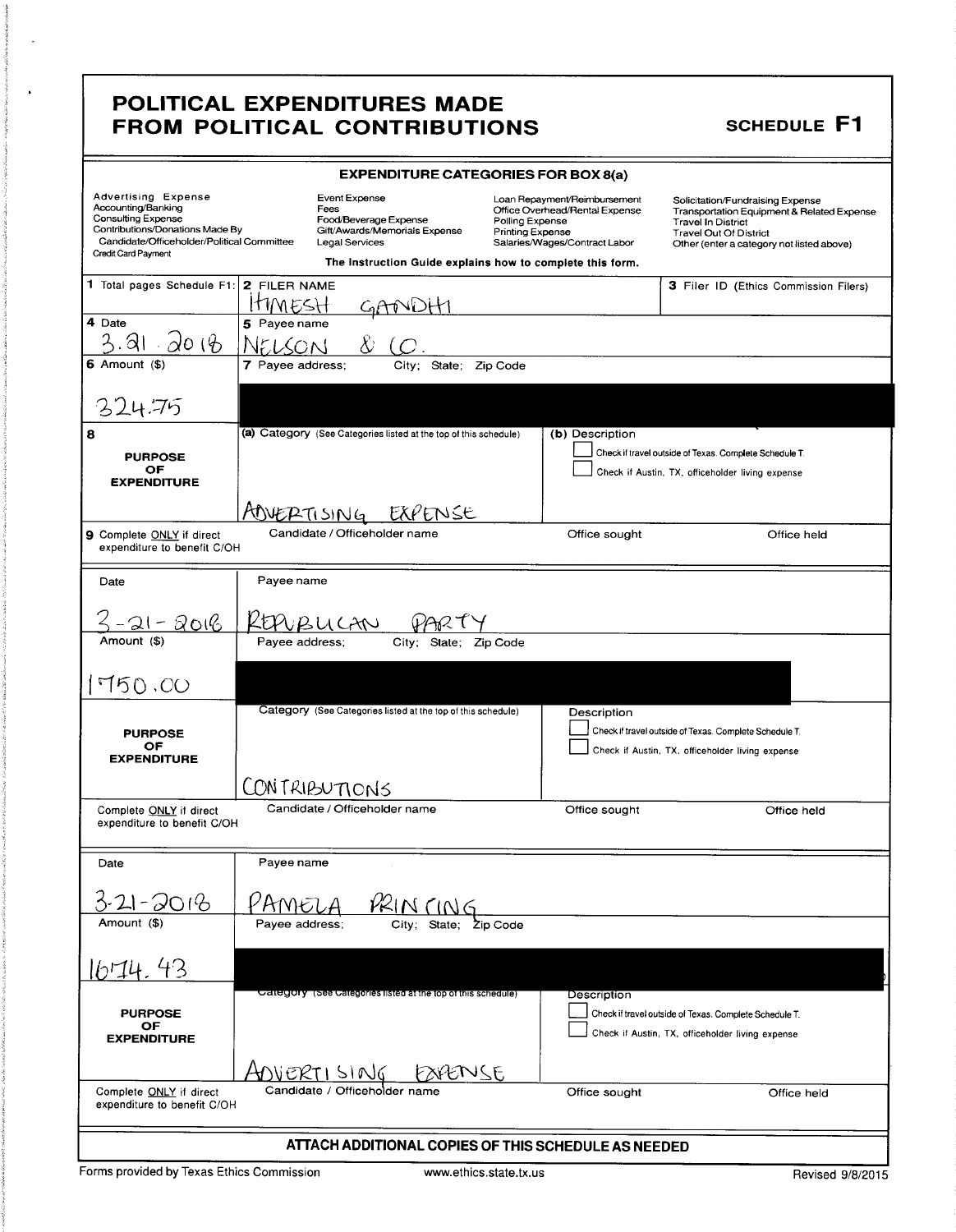# **SCHEDULE F1**

|                                                                                                                                                                                       | <b>EXPENDITURE CATEGORIES FOR BOX 8(a)</b>                                                                                                                     |                                                                                                                                        |                                                                                                                                                                                    |  |  |
|---------------------------------------------------------------------------------------------------------------------------------------------------------------------------------------|----------------------------------------------------------------------------------------------------------------------------------------------------------------|----------------------------------------------------------------------------------------------------------------------------------------|------------------------------------------------------------------------------------------------------------------------------------------------------------------------------------|--|--|
| <b>Advertising Expense</b><br>Accounting/Banking<br><b>Consulting Expense</b><br>Contributions/Donations Made By<br>Candidate/Officeholder/Political Committee<br>Credit Card Payment | Event Expense<br>Fees<br>Food/Beverage Expense<br>Gift/Awards/Memorials Expense<br>Legal Services<br>The Instruction Guide explains how to complete this form. | Loan Repayment/Reimbursement<br>Office Overhead/Rental Expense<br>Polling Expense<br>Printing Expense<br>Salaries/Wages/Contract Labor | Solicitation/Fundraising Expense<br>Transportation Equipment & Related Expense<br><b>Travel In District</b><br>Travel Out Of District<br>Other (enter a category not listed above) |  |  |
|                                                                                                                                                                                       |                                                                                                                                                                |                                                                                                                                        |                                                                                                                                                                                    |  |  |
| 1 Total pages Schedule F1: 2 FILER NAME                                                                                                                                               |                                                                                                                                                                |                                                                                                                                        | 3 Filer ID (Ethics Commission Filers)                                                                                                                                              |  |  |
| 4 Date                                                                                                                                                                                | HIMESH<br>7ANDHI<br>5 Payee name                                                                                                                               |                                                                                                                                        |                                                                                                                                                                                    |  |  |
| ういん                                                                                                                                                                                   | ST NET                                                                                                                                                         |                                                                                                                                        |                                                                                                                                                                                    |  |  |
| Amount (\$)                                                                                                                                                                           | 7 Payee address;<br>City; State; Zip Code                                                                                                                      |                                                                                                                                        |                                                                                                                                                                                    |  |  |
|                                                                                                                                                                                       |                                                                                                                                                                |                                                                                                                                        |                                                                                                                                                                                    |  |  |
|                                                                                                                                                                                       |                                                                                                                                                                |                                                                                                                                        |                                                                                                                                                                                    |  |  |
| 8                                                                                                                                                                                     | (a) Category (See Categories listed at the top of this schedule)                                                                                               | (b) Description                                                                                                                        |                                                                                                                                                                                    |  |  |
| <b>PURPOSE</b><br>ОF                                                                                                                                                                  |                                                                                                                                                                |                                                                                                                                        | Check if travel outside of Texas. Complete Schedule T.                                                                                                                             |  |  |
| <b>EXPENDITURE</b>                                                                                                                                                                    |                                                                                                                                                                |                                                                                                                                        | Check if Austin, TX, officeholder living expense                                                                                                                                   |  |  |
|                                                                                                                                                                                       |                                                                                                                                                                |                                                                                                                                        |                                                                                                                                                                                    |  |  |
|                                                                                                                                                                                       | AOVORTISING EXPENSE<br>Candidate / Officeholder name                                                                                                           | Office sought                                                                                                                          | Office held                                                                                                                                                                        |  |  |
| 9 Complete ONLY if direct<br>expenditure to benefit C/OH                                                                                                                              |                                                                                                                                                                |                                                                                                                                        |                                                                                                                                                                                    |  |  |
|                                                                                                                                                                                       |                                                                                                                                                                |                                                                                                                                        |                                                                                                                                                                                    |  |  |
| Date                                                                                                                                                                                  | Payee name                                                                                                                                                     |                                                                                                                                        |                                                                                                                                                                                    |  |  |
|                                                                                                                                                                                       |                                                                                                                                                                |                                                                                                                                        |                                                                                                                                                                                    |  |  |
|                                                                                                                                                                                       | CONTACT EMAIL                                                                                                                                                  |                                                                                                                                        |                                                                                                                                                                                    |  |  |
| Amount (\$)                                                                                                                                                                           | Payee address:<br>City;<br>State;                                                                                                                              | Zip Code                                                                                                                               |                                                                                                                                                                                    |  |  |
|                                                                                                                                                                                       |                                                                                                                                                                |                                                                                                                                        |                                                                                                                                                                                    |  |  |
|                                                                                                                                                                                       |                                                                                                                                                                |                                                                                                                                        |                                                                                                                                                                                    |  |  |
|                                                                                                                                                                                       | Category (See Categories listed at the top of this schedule)                                                                                                   | Description                                                                                                                            |                                                                                                                                                                                    |  |  |
| <b>PURPOSE</b>                                                                                                                                                                        |                                                                                                                                                                |                                                                                                                                        | Check if travel outside of Texas. Complete Schedule T.                                                                                                                             |  |  |
| ОF<br><b>EXPENDITURE</b>                                                                                                                                                              |                                                                                                                                                                |                                                                                                                                        | Check if Austin, TX. officeholder living expense                                                                                                                                   |  |  |
|                                                                                                                                                                                       |                                                                                                                                                                |                                                                                                                                        |                                                                                                                                                                                    |  |  |
|                                                                                                                                                                                       | ADVERTISING<br>EXPENSC                                                                                                                                         |                                                                                                                                        |                                                                                                                                                                                    |  |  |
| Complete ONLY if direct<br>expenditure to benefit C/OH                                                                                                                                | Candidate / Officeholder name                                                                                                                                  | Office sought                                                                                                                          | Office held                                                                                                                                                                        |  |  |
|                                                                                                                                                                                       |                                                                                                                                                                |                                                                                                                                        |                                                                                                                                                                                    |  |  |
| Date                                                                                                                                                                                  | Payee name                                                                                                                                                     |                                                                                                                                        |                                                                                                                                                                                    |  |  |
| 2018                                                                                                                                                                                  | :MESH                                                                                                                                                          |                                                                                                                                        |                                                                                                                                                                                    |  |  |
| Amount (\$)                                                                                                                                                                           | Payee address:<br>State: Zip Code<br>Citv; -                                                                                                                   |                                                                                                                                        |                                                                                                                                                                                    |  |  |
|                                                                                                                                                                                       |                                                                                                                                                                |                                                                                                                                        |                                                                                                                                                                                    |  |  |
| 2986.62                                                                                                                                                                               |                                                                                                                                                                |                                                                                                                                        |                                                                                                                                                                                    |  |  |
|                                                                                                                                                                                       | Category (See Categories listed at the top of this schedule)                                                                                                   | Description                                                                                                                            |                                                                                                                                                                                    |  |  |
| <b>PURPOSE</b>                                                                                                                                                                        |                                                                                                                                                                |                                                                                                                                        | Check if travel outside of Texas. Complete Schedule T.                                                                                                                             |  |  |
| OF<br><b>EXPENDITURE</b>                                                                                                                                                              |                                                                                                                                                                |                                                                                                                                        | Check if Austin, TX, officeholder living expense                                                                                                                                   |  |  |
|                                                                                                                                                                                       |                                                                                                                                                                |                                                                                                                                        |                                                                                                                                                                                    |  |  |
|                                                                                                                                                                                       | KEPAYMENT<br>NAN                                                                                                                                               |                                                                                                                                        |                                                                                                                                                                                    |  |  |
| Complete ONLY if direct<br>expenditure to benefit C/OH                                                                                                                                | Candidate / Officeholder name                                                                                                                                  | Office sought                                                                                                                          | Office held                                                                                                                                                                        |  |  |
| ATTACH ADDITIONAL COPIES OF THIS SCHEDULE AS NEEDED                                                                                                                                   |                                                                                                                                                                |                                                                                                                                        |                                                                                                                                                                                    |  |  |

Forms provided by Texas Ethics Commission